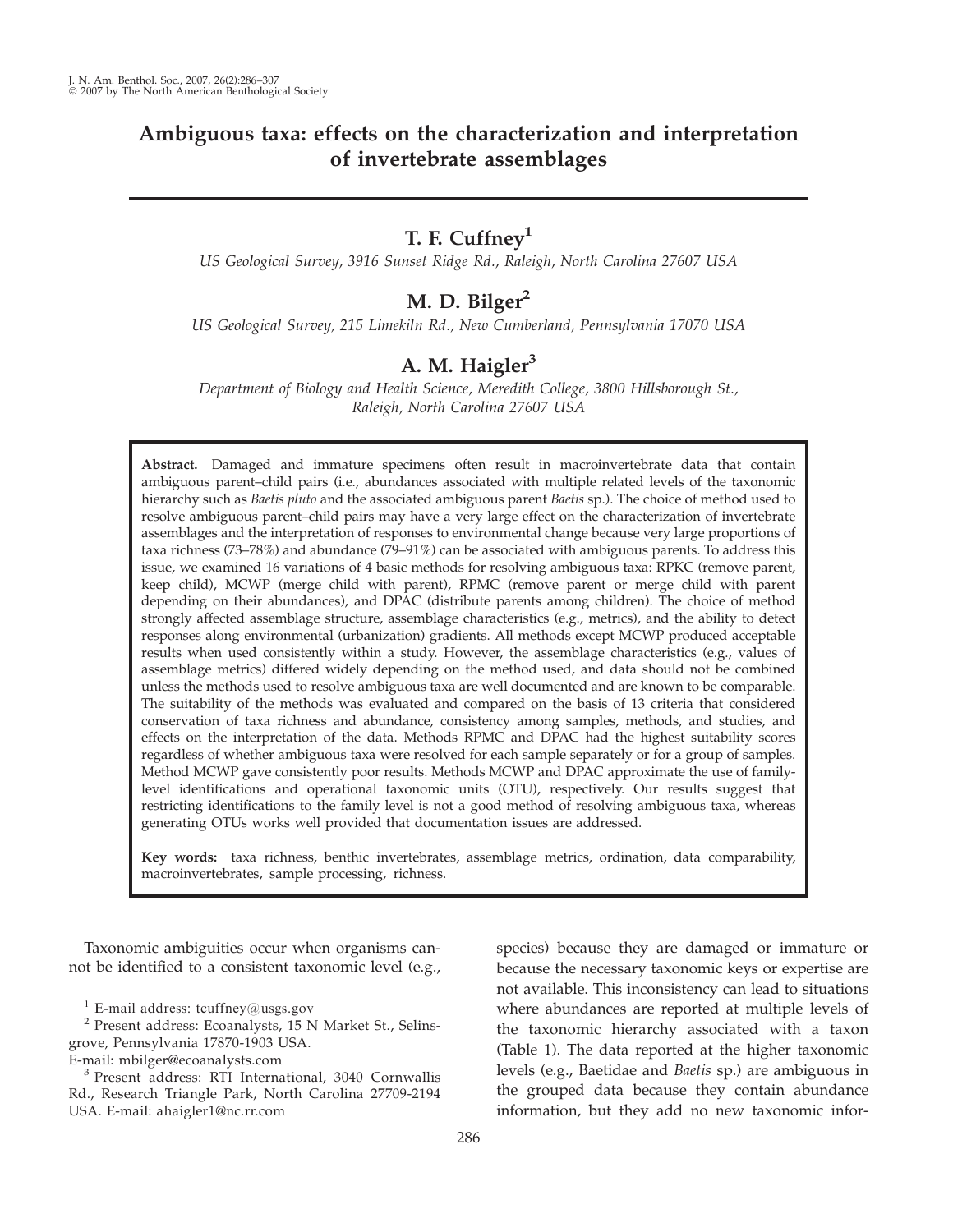TABLE 1. Hypothetical 3-sample data set in which the individual samples contain no ambiguous taxa, but the data set as a whole contains ambiguous taxa (grouped data). The status column identifies whether a taxon in the grouped data is an ambiguous parent  $(p)$ , the child of an ambiguous parent  $(c)$ , or both  $(p, c)$ .

|                                                                            |          |               |               | Grouped data              |               |
|----------------------------------------------------------------------------|----------|---------------|---------------|---------------------------|---------------|
| Taxon                                                                      | Sample 1 | Sample 2      | Sample 3      | Abundance                 | Status        |
| Baetidae                                                                   | 56       |               |               | 56                        | p             |
| <b>Baetis</b><br>B. flavistriga<br>B. intercalaris<br>B. pluto             |          | 40            | 27<br>9<br>35 | 40<br>27<br>9<br>35       | p,c<br>C<br>C |
| Hydropsychidae<br>Hydropsyche<br>H. bidens<br>H. frisoni<br>Cheumatopsyche | 10       | 21<br>5<br>25 | 20<br>10      | 10<br>20<br>21<br>5<br>35 | n<br>p,c<br>C |
| Number of taxa<br>Abundance                                                | ∍<br>66  | 4<br>91       | 5<br>101      | 10<br>258                 |               |

mation. The existence of the higher taxonomic levels already is implied by the existence of data at the lowest taxonomic level (e.g., Baetis flavistriga). The presence of ambiguous taxa is problematic because they introduce inconsistencies in the structure (richness and abundance) of the assemblages that should be resolved before the data are analyzed.

Resolving ambiguous taxa involves applying 1 of 3 basic decisions to each ambiguous parent–child pair: 1) remove the parent or child and its abundance from the data set, 2) merge the child with the parent, or 3) divide the abundance of the parent among  $\geq 1$ children, in effect creating operational taxonomic units (OTUs). How these decisions are applied to the data can radically alter the structure and characteristics (e.g., richness and abundance metrics) of the assemblages. For example, the taxonomic richness for the grouped data in Table 1 can be reported to be as little as 2, if all abundances are merged by adding them to the abundance of Baetidae and Hydropsychidae (decision 2), or as many as 10, if the ambiguous taxa Baetidae, Baetis sp., and Hydropsyche sp. are deemed distinct OTUs (decision 3). Similarly, the total abundance can be as little as 132 (i.e., delete all ambiguous taxa) or as great as 258 organisms (i.e., retain all ambiguous taxa or merge all abundances at the highest taxonomic level). These examples, although extreme, illustrate the potential inconsistencies that can occur when different methods are used to resolve taxonomic ambiguities within the same data set.

The effects of sample collection and processing methods (e.g., sampler type, mesh size of nets, subsampling methods, level of taxonomic identifications) on the characterization of invertebrate assemblages have received considerable attention in the literature (Jonasson 1958, Resh and Unzicker 1975, Elliott and Tullett 1978, Resh 1979, Furse et al. 1984, Storey and Pinder 1985, Cranston 1990, Clifford and Casey 1992, Kerans et al. 1992, Resh and McElravy 1993, Marchant et al. 1995, Brinkman and Duffy 1996, Hauer and Lamberti 1996, Vinson and Hawkins 1996, Carter and Resh 2001, Cao et al. 2002a, b). However, the effects of methods of resolving taxonomic ambiguities largely have been ignored or attention has been restricted to a discussion of the effects of taxonomic resolution (Bailey et al. 2001, Lenat and Resh 2001). In the preparation of this study, we encountered only one report (Taylor 1997) that specifically dealt with resolving ambiguous taxa. This absence of reports is a consequence, at least in part, of the fact that many ambiguous taxa are resolved during the process of data generation (i.e., identification and enumeration) when there is little perceived need for keeping a record of ambiguous taxa and how they are resolved. This lack of documentation is particularly problematic when combining data from multiple time periods, multiple laboratories, or multiple agencies because neither the personnel involved in resolving the ambiguous taxa nor the original data (i.e., data with ambiguous taxa) may be available. In consequence, the analyst can not determine how these data compare and cannot reprocess the original data to produce comparable data sets. There is a real need to document the original data and the procedures used to resolve taxonomic ambiguities and to understand how methods of resolving taxonomic ambiguities affect assemblage characteristics and data comparability. Toward that end, we examined how different methods of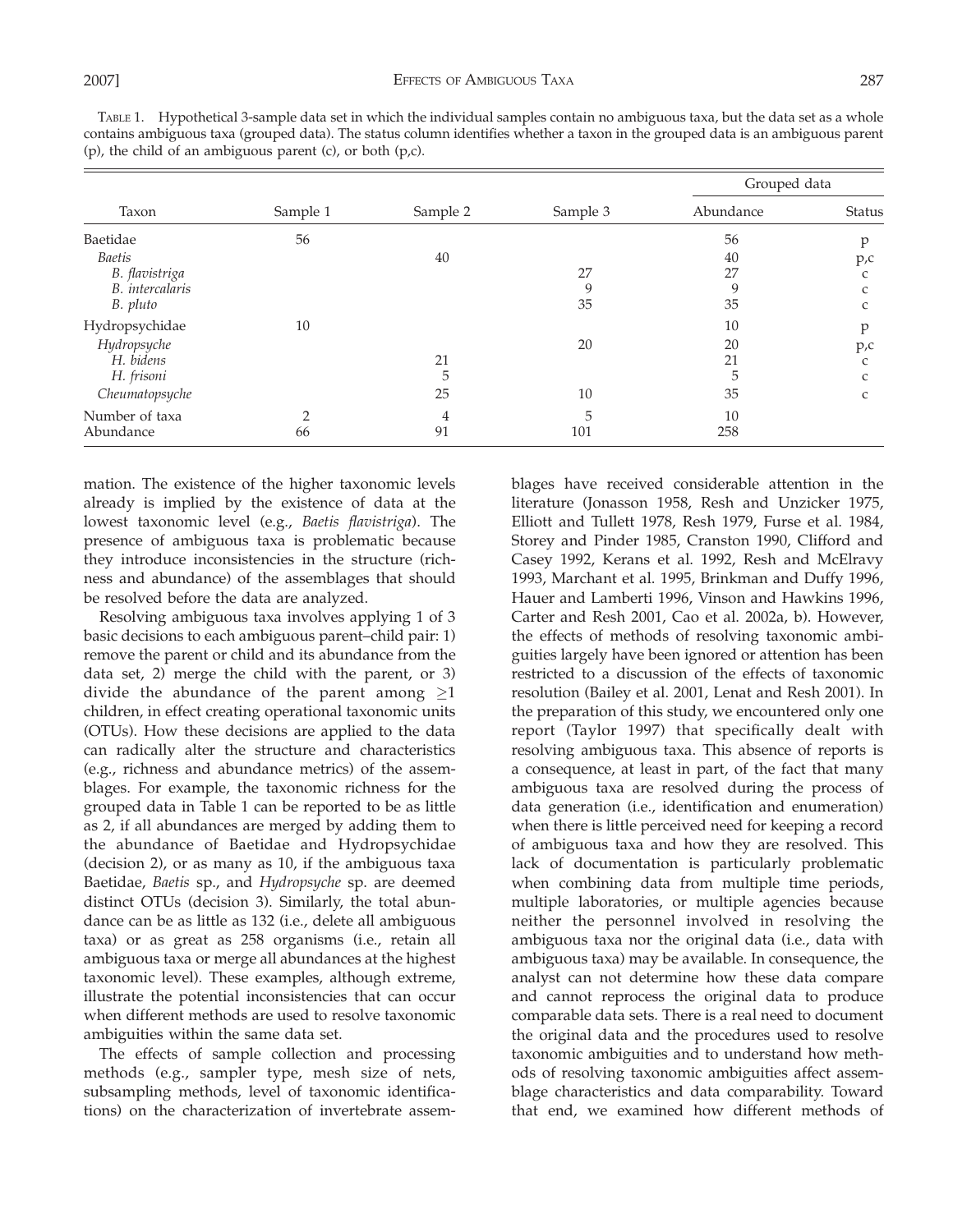resolving ambiguous taxa affect the comparability of invertebrate assemblages, assemblage metrics (richness and abundance), and the interpretation of invertebrate responses. Our analyses are based on data collected by the US Geological Survey's (USGS) National Water-Quality Assessment (NAWQA) Program as part of the national urban streams program.

## Methods

In the present paper, higher taxonomic levels refer to levels closer to phylum and lower levels are those closer to species. Ambiguous parents (e.g., Baetidae in Table 1) are taxa for which abundances also are reported at lower levels in the taxonomic hierarchy (e.g., B. flavistriga). The taxa at these lower taxonomic levels (e.g., B. flavistriga, B. intercalaris, and B. pluto) are children of the ambiguous parent (Baetidae). A taxon can be both an ambiguous parent and the child of an ambiguous parent if abundances are reported at higher and lower levels of the taxonomic hierarchy (e.g., Baetis sp. and Hydropsyche sp. in Table 1). A sample may contain one or more ambiguous parent–child pairings (grouped data) or none at all (samples 1–3). Even when the individual samples do not contain ambiguous taxa, the data set as a whole may contain ambiguous parents and children. For example, the samples presented in Table 1 contain no ambiguous taxa, but when considered as a group (grouped data) the data set contains 4 ambiguous parents (Baetidae, Baetis sp., Hydropsychidae, and Hydropsyche sp.) and 6 children. The consequence is that the determination of taxa richness for each individual sample in Table 1 is straight forward and noncontroversial, but estimating taxa richness for the entire data set is less so because ambiguous parents were counted as components of taxa richness in the individual samples. This consequence raises a variety of issues, such as whether taxa richness for the data set should be the total of all taxonomic entities in the individual samples (10) or only the nonambiguous entities (6) and whether consideration of only nonambiguous entities should be extended to the estimation of taxa richness for the individual samples to ensure consistency across the data set. How these issues are handled can determine whether the data set can support the study objectives (e.g., characterization of richness or abundance metrics) or analytical methods (e.g., methods that rely on comparing assemblages: ordination, cluster analysis, discriminant analysis). To address these and other issues, the techniques for resolving ambiguous taxa include methods that resolve ambiguities in individual samples and methods that resolve ambiguities across a group of samples (i.e., grouped data).

# Methods for resolving ambiguous taxa

The 16 methods for resolving taxonomic ambiguities that we examined (Table 2) are variations on 4 general methods that embody the decisions (i.e, remove, merge, or distribute taxa) that are commonly used when resolving ambiguous parent–child pairs. These general methods are: 1) remove parents, keep children (RPKC), 2) merge children with parent (MCWP), 3) remove parent or merge children with parent (RPMC), and 4) distribute parent among children (DPAC).

These methods resolve ambiguities by considering all ambiguous parent–child pairs starting with genus (ambiguous parent) and species (children) and progressing though order (O) and family (F) up to phylum (P) and class. These methods can be used to resolve taxonomic ambiguities separately for each sample (S) or collectively for a group of samples (G). Several of these methods (MCWP-S, RPKC-G, MCWP-G, and DPAC-G) have additional variations that address unique properties of the method (e.g., conservative [C], knowledge based [K], and liberal [L]; Table 2). Details on how these 16 methods resolve ambiguous taxa are provided in the Appendix and in Cuffney (2003).

The methods of resolving ambiguous taxa described here are computationally complex and not amenable to hand calculation when dealing with large numbers of samples and taxa. Consequently, computer software (Invertebrate Data Analysis System [IDAS]) was developed to automate the process of resolving taxonomic ambiguities and to provide other tools for processing and analyzing invertebrate data. A detailed explanation of this software and examples of its use in resolving taxonomic ambiguities and processing invertebrate data are given in Cuffney (2003). Data were processed with version 3.7.5 of IDAS. Terrestrial adults were removed from the data, aquatic life stages were combined, abundances were converted to densities  $\frac{m^2}{m^2}$ , the lowest taxonomic level was set to species, and the data included OTUs, i.e., provisional and conditional identifications (Moulton et al. 2000).

#### Invertebrate data sets

Data from 4 urban stream studies in the NAWQA Program (Boston, Massachusetts [BOS]; Raleigh, North Carolina [RAL]; Birmingham, Alabama [BIR], and Salt Lake City, Utah [SLC]) were used to assess the effects of different methods of resolving ambiguous taxa on the characterization, analysis, and interpretation of responses along gradients of urban intensity. These 4 studies are part of an ongoing program that compares biological, chemical, and physical responses along gradients of urban intensity in major metropolitan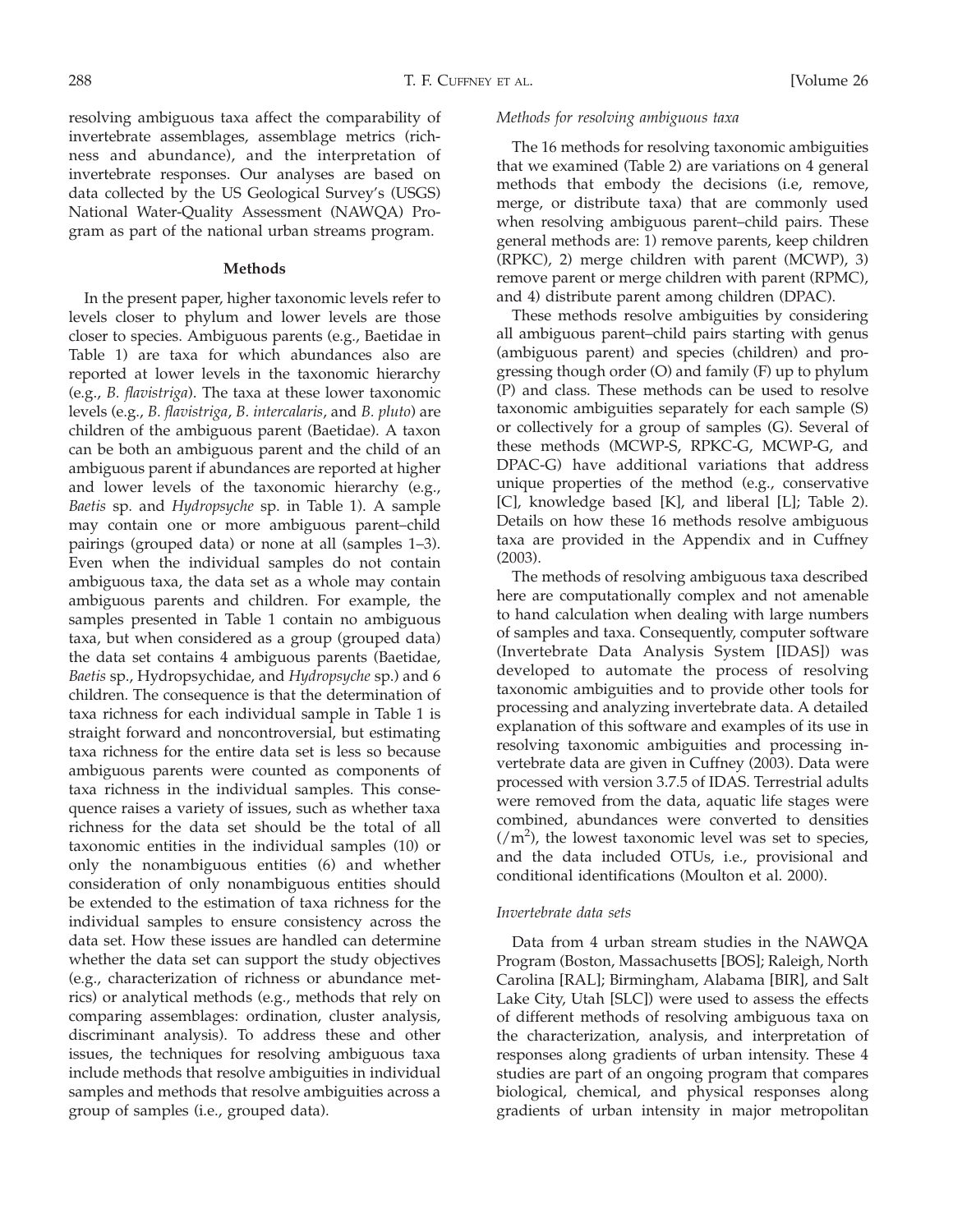TABLE 2. Descriptions of the methods used to resolve taxonomic ambiguities and the abbreviations that identify each method. The basic methods are identified by 4-character abbreviations. Variants of each method are identified by a 1- or 2-character suffix. See the Appendix for detailed descriptions of each method.  $S = \text{single}$ ,  $G = \text{grouped}$ ,  $F = \text{family}$ ,  $O = \text{order}$ ,  $P = \text{phylum}$ ,  $C =$ conservative,  $K =$  knowledge based,  $L =$  liberal.

| Method        | Description                                                                                                                                                                                                                                                                                                        |
|---------------|--------------------------------------------------------------------------------------------------------------------------------------------------------------------------------------------------------------------------------------------------------------------------------------------------------------------|
| <b>ORIG</b>   | Original data with ambiguous taxa                                                                                                                                                                                                                                                                                  |
| Basic methods |                                                                                                                                                                                                                                                                                                                    |
| <b>RPKC</b>   | Remove parent, keep children: remove the ambiguous parents, but keep the children of the ambiguous<br>parents (parent's abundances are lost)                                                                                                                                                                       |
| <b>MCWP</b>   | Variants: RPKC-S, RPKC-GC, RPKC-GK, RPKC-GL<br>Merge children with parent: add the abundances of the children to the abundance of the associated<br>ambiguous parent                                                                                                                                               |
| <b>RPMC</b>   | Variants: MCWP-S, MCWP-GF, MCWP-GO, MCWP-GP<br>Remove parent or merge children: remove the ambiguous parent if the sum of the children's abundances is<br>greater than the parent's abundance (RPKC); otherwise, merge the children with the parent (MCWP)                                                         |
| <b>DPAC</b>   | Variants: RPMC-S, RPMC-G<br>Distribute parent among children: distribute the abundance of the ambiguous parent among the associated<br>children in proportion to the relative abundance of each child in the sample (-S variants) or grouped data<br>(-G variants).<br>Variants: DPAC-S, DPAC-GC, DPAC-GK, DPAC-GL |
|               | Variants that apply to all methods                                                                                                                                                                                                                                                                                 |
| -S            | Resolve ambiguous taxa separately for each sample                                                                                                                                                                                                                                                                  |
| $-G$          | Resolve ambiguous taxa for a group of samples. The rules for resolving ambiguous taxa are derived by<br>applying the -S variant to the grouped data (sum of all samples) and then applying these rules to each<br>sample individually                                                                              |
|               | MWCP-S and MWCP-G variants                                                                                                                                                                                                                                                                                         |
| -F            | Family variant: remove all ambiguous parents above the level of family before resolving ambiguous taxa                                                                                                                                                                                                             |
| $-O$          | Order variant: remove all ambiguous parents above the level of order before resolving ambiguous taxa                                                                                                                                                                                                               |
| $-P$          | Phylum variant: remove all ambiguous parents above the level of phylum before resolving ambiguous taxa<br>(i.e., retain all ambiguous parents)                                                                                                                                                                     |
|               | RPKC-G and DPAC-G variants                                                                                                                                                                                                                                                                                         |
| $-C$          | Conservative: if the ambiguous parent has no child in a sample, substitute the most frequently occurring<br>child for the parent (i.e., assign the parent's abundance to the child)                                                                                                                                |
| -K            | Knowledge based: if the ambiguous parent has no child in a sample, substitute one or more children on the<br>basis of knowledge of taxa distributions and assemblage characteristics at similar sites                                                                                                              |
| -L            | Liberal: if the ambiguous parent has no child in a sample, substitute all of the children associated with the<br>parent in the grouped data                                                                                                                                                                        |

areas across the USA. The intensity of urbanization is defined by a multimetric urban intensity index (UII) derived from a combination of land-cover, landuse, infrastructure, population, and socioeconomic variables (McMahon and Cuffney 2000, Coles et al. 2004, Cuffney et al. 2005, Tate et al. 2005). These studies were conducted by using a common study design (Coles et al. 2004, Cuffney et al. 2005, Tate et al. 2005) and common sampling (Cuffney et al. 1993 for BIR, BOS, SLC, Moulton et al. 2002 for RAL) and processing protocols (Moulton et al. 2000). All invertebrate samples were processed by the USGS National Water-Quality Laboratory (NWQL) in Denver, Colorado.

#### Assessing the effects of resolving ambiguous taxa

The effects of the use of different methods to resolve ambiguous taxa were evaluated by 2 approaches. The 1<sup>st</sup> approach examined changes to the structure of the assemblages (i.e., similarity among assemblages), the values of assemblage metrics, and the relations among sites (i.e., the degree to which the structure of the original data is preserved). The 2<sup>nd</sup> approach evaluated effects on the interpretation of invertebrate responses to urbanization, an environmental disturbance that strongly degrades invertebrate assemblages (Paul and Meyer 2001, Coles et al. 2004, Carter and Fend 2005, Cuffney et al. 2005). Together, these 2 approaches address important issues related to data comparability, consistency, and interpretation.

Effects on assemblage structure were tested by a 2 stage similarity analysis (2STAGE, Primer 6; PRIMER-E, Plymouth, UK). The 16 methods for resolving ambiguous taxa were applied to the original data (ORIG) for each of the 4 urban studies (BIR, BOS, RAL,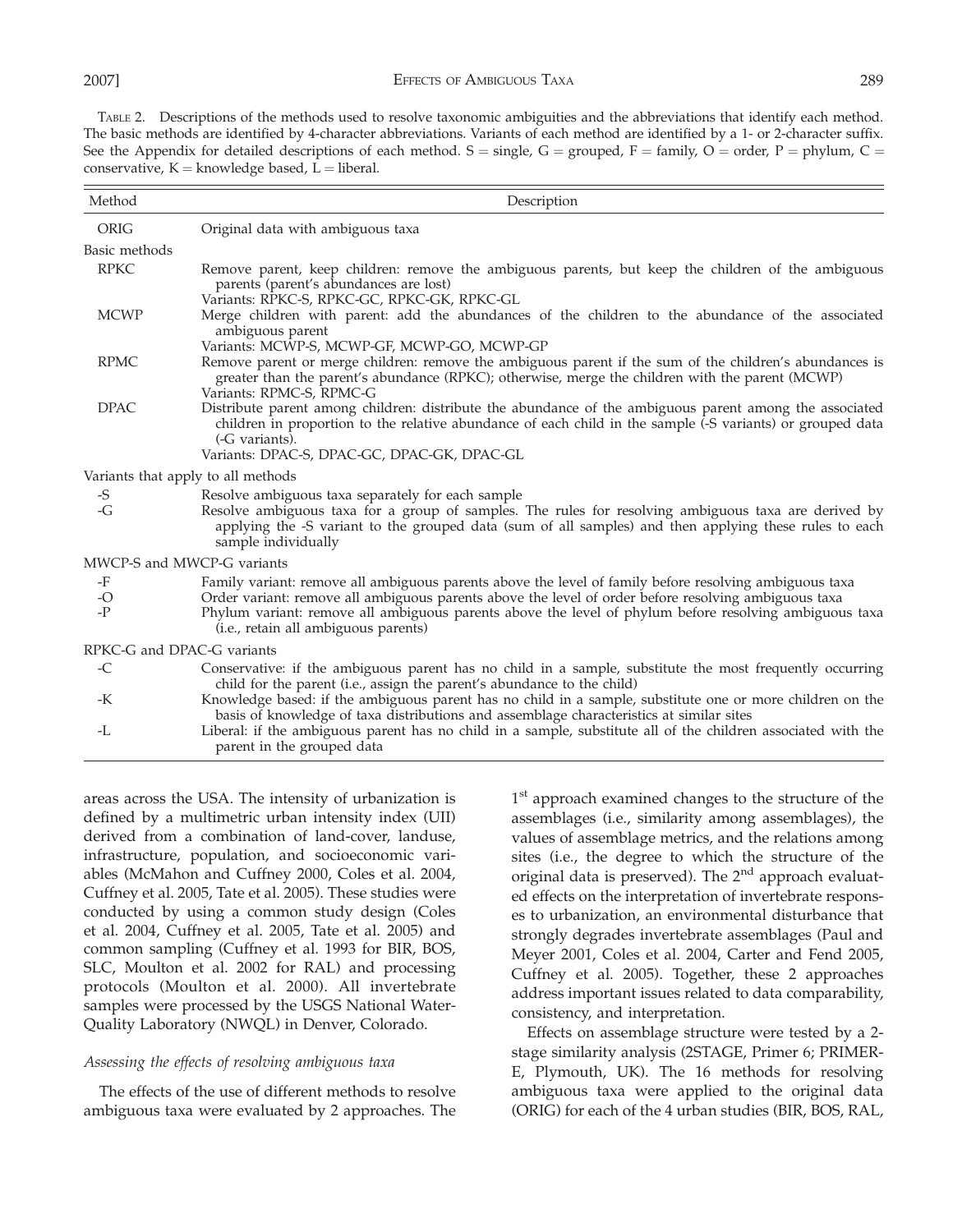TABLE 3. Assemblage metrics used to assess the effects of methods for resolving taxonomic ambiguities.

|                 | Abbreviation  |                                          |
|-----------------|---------------|------------------------------------------|
| <b>Richness</b> | Abundance     | Description of metric                    |
| <b>RICH</b>     | <b>ABUND</b>  | Total richness or abundance              |
| EPTr            | <b>EPT</b>    | Ephemeroptera + Plecoptera + Trichoptera |
| EPT_CHr         | EPT CH        | EPT/Chironomidae                         |
| EPHEMr          | <b>EPHEM</b>  | Ephemeroptera                            |
| PLECOr          | <b>PLECO</b>  | Plecoptera                               |
| TRICHr          | <b>TRICH</b>  | Trichoptera                              |
| DIPr            | DIP           | Diptera                                  |
| CHr             | CH.           | Chironomidae                             |
| <b>ORTHOr</b>   | <b>ORTHO</b>  | Orthocladinae                            |
| ORTHO_CHr       | ORTHO CH      | Orthocladinae/Chironomidae               |
| TANYr           | <b>TANY</b>   | Tanytarsini                              |
| TANY CHr        | TANY CH       | Tanytarsini/Chironomidae                 |
| <b>NCHDIPr</b>  | <b>NCHDIP</b> | Nonchironomid dipterans                  |
| <b>NONINSr</b>  | <b>NONINS</b> | <b>Noninsects</b>                        |
| <b>ODIPNIr</b>  | <b>ODIPNI</b> | Nonchironomid dipterans $+$ noninsects   |
| <b>MOLCRUr</b>  | <b>MOLCRU</b> | Mollusca $+$ Crustacea                   |
| OLIGOr          | <b>OLIGO</b>  | Oligochaeta                              |

SLC) to produce a site-by-taxa matrix for each method and each study (16 methods  $+$  ORIG  $\times$  4 studies  $=$  68 data matrices). Abundance data in each site-by-taxa  $\frac{\partial}{\partial x}$  matrices,  $\frac{\partial}{\partial x}$  transformed to reduce the influence of extreme values and a site-by-site similarity matrix was calculated by Bray–Curtis similarity. Spearman rank correlations were then calculated between all pairs of similarity matrices representing ORIG and the 16 methods for resolving taxonomic ambiguities. This produced a method-by-method  $(17 \times 17)$  correlation matrix that was used in a  $2<sup>nd</sup>$ -stage nonmetric multidimensional scaling (NMDS) plot to give a separate graphical representation of the similarities among methods for each study (BIR, BOS, RAL, and SLC). A second 2STAGE similarity analysis was used to determine how closely the method-by-method correlation matrices derived for each study resembled one another. This comparison was accomplished by using the method-by-method correlation matrices derived for each study as input into the 2STAGE analysis to obtain a correlation matrix that represented the correlation among studies based on the correlation among methods.

The effects of resolving taxonomic ambiguities on assemblage metrics were investigated for 34 metrics (Table 3) commonly used in bioassessment studies (Barbour et al. 1999). Metrics derived from ORIG, which contained unresolved ambiguous taxa (e.g., Baetidae, Baetis sp., and B. pluto are 3 taxa in ORIG), were compared to metrics derived from assemblages created by applying each of the 16 methods to ORIG. Comparisons were based on the value of the metric expressed as a percentage of the value for ORIG. For example, the metric Ephemeroptera + Plecoptera + Trichoptera richness (EPTr) comparisons would be expressed as % ORIG =  $([EPTr from RPMC-S]/[EPTr$ from ORIG]  $\times$  100) and as the correlation ( $\rho$ ) with ORIG (e.g., correlation between EPTr from RPMC-S and EPTr from ORIG). Separate analyses were conducted for each of the 4 studies. The % ORIG measures the extent to which the method changes the value of the metric relative to ORIG while minimizing the differences in metric values among sites. In contrast, the correlation with ORIG measures how consistently the method changes the value of the metric across all sites in a study. A large difference in % ORIG between methods indicates that the methods do not generate comparable results. Methods that show weak correlations with ORIG or high variability (i.e., coefficient of variation [CV] of the correlations derived for all metrics for all 4 studies) do not operate in a consistent manner across all sites and studies. Consequently, differences among sites may be an artifact of the method used to resolve ambiguous taxa rather than responses to environmental changes.

Effects on the interpretation of responses along urban gradients were investigated by indirect gradient analysis (Gauch 1982) and correlation analysis. Indirect gradient analysis uses the correlation between ordination site scores and urban intensity to determine how strongly changes in urbanization are associated with changes in assemblages (Coles et al. 2004, Cuffney et al. 2005). Correspondence analysis (CA) was used to obtain ordination site scores along the primary ordination axis (CANOCO, version 4.5; Microcomputer Power, Ithaca, New York). These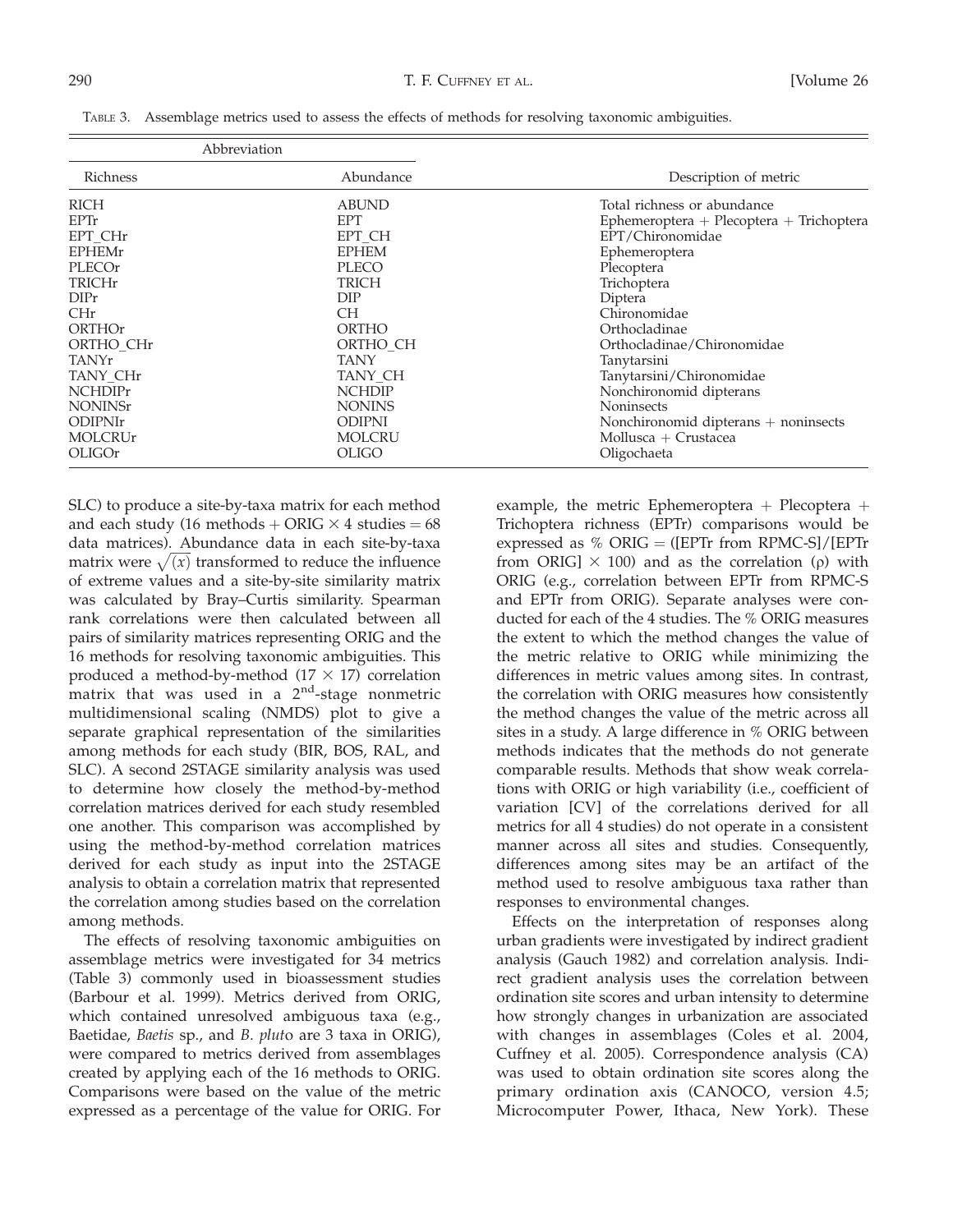

FIG. 1. Mean ( $\pm$  95% CL) percentages of taxa richness and abundance composed of ambiguous parents in 4 urban studies (Boston, Massachusetts [BOS],  $n = 30$ ; Raleigh, North Carolina [RAL],  $n = 30$ ; Birmingham, Alabama [BIR],  $n = 28$ , and Salt Lake City, Utah [SLC],  $n = 30$ ).

scores represent ecological distances among sites based on differences in assemblage structure. Abundance data  $(m^2)$  were  $\sqrt{x}$  transformed to reduce the influence of extreme values and rare taxa were downweighted to prevent them from distorting the ordination (Hill 1979). Correlation (Spearman rank) analysis was used to assess the strength of the association between UII, ordination site scores, and each of the 34 assemblage metrics derived for each method. Spearman rank correlations (p) were calculated by Systat 9.0 (SPSS, Chicago, Illinois). Consistency in the correlations between metrics and UII was used to assess consistency among methods by correlating (q) the correlations between metrics and UII obtained from a particular method (e.g., RPMC-S) with the correlations between UII and the corresponding metrics obtained from ORIG (i.e., the correlations with UII for the 17 metrics were correlated with the corresponding correlations with UII derived from ORIG). Consistency was evaluated for each of the 4 studies. Strong correlations indicate that the method operated consistently over all samples and metrics and methodological differences should not be a factor in interpreting the response to environmental changes (i.e., urbanization).

#### Results

Ambiguous parents in ORIG constituted a substantial proportion of taxa richness (22–26%) and abundance (28–37%) with relatively low variability among samples and studies (Fig. 1). Children of ambiguous parents constituted 76% (range: 73–78%) of taxa richness and 83% (range: 79–91%) of abundance at the phylum level (Fig. 2) based on the average of the total number and total abundance of children that were associated with ambiguous parents in each study. A small percentage of taxa richness (14%) and abundance (8%) were associated with ambiguous parents at the genus level. Most ambiguous taxa (74% of taxa richness, 72% of abundance) were associated with identifications at the level of tribe, subfamily, or family. Chironomidae constituted  $\sim$ 1/2 (43% of taxa richness, 41% of abundance) of the ambiguous taxa (Fig. 2) that occurred at this intermediate level, somewhat more than their contribution to total taxa richness (35%) and abundance (28%). Ambiguous taxa above the level of family constituted only 12% of taxa richness and 20% of abundance.

#### Effects on assemblage similarity

The study-by-study correlation matrix derived by using 2-stage similarity analysis of the method-bymethod correlation matrices for each study area showed a very strong correlation ( $\rho \geq 0.92$ ) among study areas with low variability in the correlations among methods for the 4 studies (average  $CV = 4.2\%$ , range 0.1–10.6%). The high correlations and low CVs indicate that the effects of the methods of resolving taxonomic ambiguities are consistent among the 4 studies. Therefore, we used the average correlation values for the 4 studies as the input data for the  $2<sup>nd</sup>$ stage NMDS to simplify the presentation of this information. The resulting ordination showed that the assemblages produced by method MCWP-S and its variants (-SF, -SO, -SP) were very similar to one



FIG. 2. Mean  $(\pm 95\% \text{ CL})$  cumulative percentage of total taxa richness and total abundance composed of children of ambiguous parents at different taxonomic levels in 4 urban studies. Values are based on the total number and abundance of children associated with ambiguous parents in the 4 urban studies  $(n = 4)$ .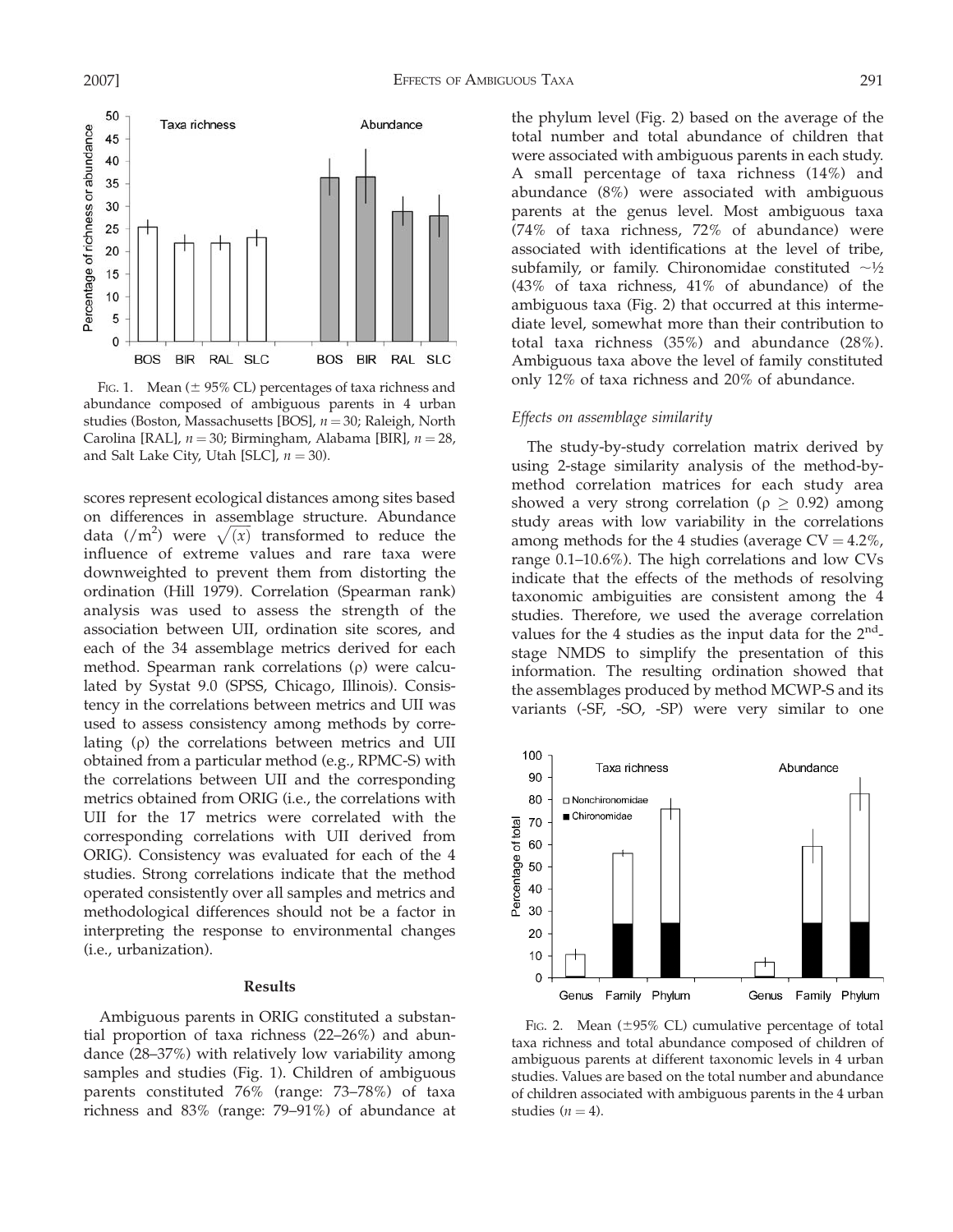

FIG. 3. Second-stage nonmetric multidimensional scaling (NMDS) plots of correlations among methods of resolving ambiguous taxa with method MCWP-S removed from the analysis. Abbreviations for methods and variants are given in Table 2.

another, but they were so different from other assemblages that they obscured the relations among the other methods. For this reason, the analyses were repeated after removing the MCWP-S methods.

The revised ordination (Fig. 3) clearly differentiated among the assemblages produced by the remaining methods. Assemblages produced by variants (-C, -K, -L) of method DPAC-G were very similar to one another and to method RPMC-G and ORIG. Methods that conserved total abundance at the expense of large proportions of taxa richness (MCWP-GF, -GO, -GP) were grouped together on the positive side of NMDS axis 1. Methods that tended to remove large amounts of taxa richness and abundance (RPKC-S, RPKC-G) were grouped on the negative side of NMDS axis 1, whereas methods that conserved both richness and abundance (DPAC-S, DPAC-G, RPMC-S, RPMC-G, ORIG) tended to be located near the middle of this axis. Methods that resolved ambiguities on the basis of grouped data (DPAC-G, RPMC-G, RPKC-G) tended to produce assemblages that were more similar to ORIG than were the assemblages produced by the equivalent methods that resolved ambiguities separately for each sample (DPAC-S, RPMC-S, RPKC-S). The -G and -S variants of each method are typically distant from one another; the -G variants occupied a relatively narrow range near the middle of NMDS axis 2 and the -S variants lay further out along this axis. The 2<sup>nd</sup>-stage NMDS clearly established that the different methods and variants result in assemblages with different structures and similarities.

#### Effects on assemblage metrics

The method used to resolve taxonomic ambiguities had a large effect on the percentage of the ORIG taxa richness and abundance that was retained in the processed data (Fig. 4). Some methods retained little of the taxa richness (e.g., 35% for MCWP-GP) and abundance (e.g., 64% for RPKC-S and RPKC-G), whereas others retained 100% of the abundance and as much as 92% of taxa richness (DPAC-GL). Though the percentages of the ORIG taxa richness and abundance retained by each method differed somewhat among the 4 studies, the degree to which each method changed taxa richness and abundance relative to ORIG was very consistent among the studies (i.e.,  $\rho \geq 0.98$  with ORIG).

Methods that merge children with their ambiguous parents (MCWP-S, MCWP-G) retained the least taxa richness (35–55%) and the most abundance (99–100%; Fig. 4). Attempts to mitigate the loss of taxa richness by deleting ambiguous parents above the family (MCWP-SF, -GF) or order (MCWP-SO, -GO) level generally were not successful, did little to mitigate the loss of taxa richness when samples were processed separately (MCWP-SF, -SO), and had only a modest effect when samples were combined (i.e., MCWP-GF retained more taxa richness than did MCWP-GO or MCWP-GP). The very small differences in the total abundance  $\langle$  <1%) retained by variants -SF, -SO, -GF, -GO show that only a small proportion of abundance is associated with ambiguous parents above the level of family.

Method RPKC retained much more of the taxa richness in ORIG than did MCWP-S and about as much as the equivalent variants of methods RPMC (-S, -G) and DPAC (-S, -GC, -GK, -GL) (Fig. 4). However, method RPKC retained the least amount of abundance (63–72%) of any method because the abundances of ambiguous parents or children were not conserved as they were with the other methods (MCWP, RPMC, DPAC).

Method DPAC and its variants retained both a high percentage of abundance (100%) and taxa richness (71– 92%) (Fig. 4). Taxa richness derived by using methods DPAC-S and DPAC-GC were identical to those derived by using methods RPKC-S and RPKC-GC, but the assemblages produced by these methods were not. The percentages of taxa richness retained by using methods DPAC-GK and DPAC-GL were greater than for other variants of method DPAC (-S, -GC) because the -GK and -GL variants create OTUs that can inflate taxa richness. The same is true for the -GK and -GL variants of RPKC.

Method RPMC gave results (richness and abun-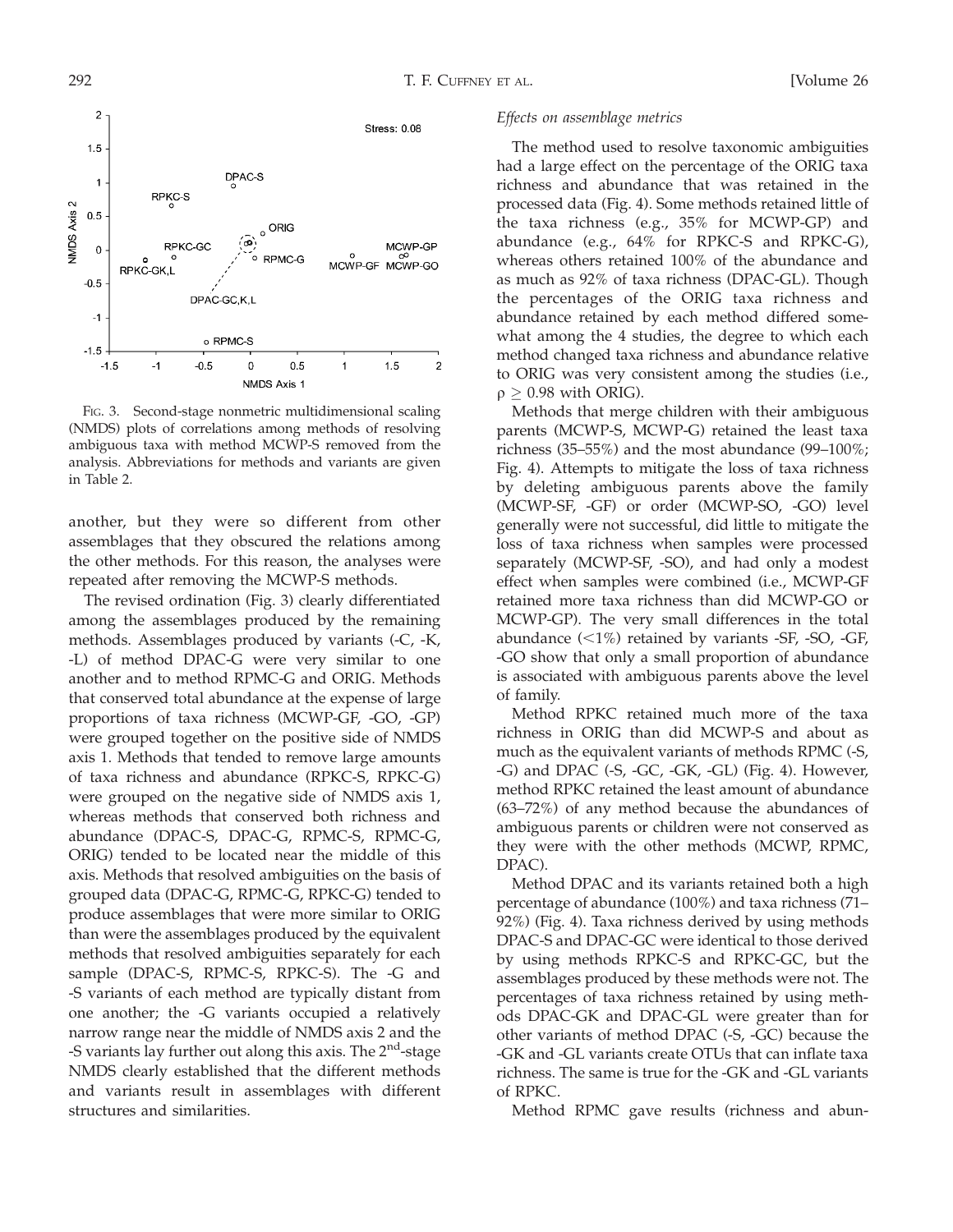

FIG. 4. Taxa richness (Rich) and abundance (Abund) for the Birmingham (BIR), Boston (BOS), Raleigh (RAL), and Salt Lake City (SLC) urban studies after resolving taxonomic ambiguities. Data are expressed as the average percentage ( $\pm$ 95% CL) of the taxa richness or abundance in the original data (ORIG). Abbreviations for the methods and variants used to resolve ambiguous taxa are given in Table 2.

dance) that were intermediate to those obtained by using methods RPKC and DPAC (Fig. 4). It retained slightly less taxa richness (71–78%) than did methods RPKC and DPAC (74–92%) and an intermediate level of abundance (83–94%) compared to RPKC (64–72%) and DPAC (100%). This result was expected because RPMC resolves ambiguous parent–child pairs by applying either method RPKC or DPAC depending upon whether the parent's abundance is greater than the collective abundance of the children.

The values of other richness (Table 4) and abundance (Table 5) metrics also were affected strongly by the method used to resolve taxonomic ambiguities. Some methods (MCWP-GF, -GO, and -GP) eliminated the taxonomic groups required to calculate the metric (e.g., ORTHOr, ORTHO\_CHr, TANYr, TANY\_CHr, in Table 4; ORTHO, ORTH\_CH, TANY, TANY\_CH in Table 5; see Table 3 for metric abbreviations). Others, particularly metrics based on ratios, reached values that were multiples of the value in ORIG. This pattern was most evident for richness metrics (e.g., EPT\_CHr with method MCWP, TANY\_CHr with methods RPKC, RPMC, and DPAC; Table 4), though there were similar examples among the abundance metrics (e.g., TANY\_CH with methods RPKC, RPMC, and DPAC; Table 5). Most of the richness (13 of 16) and abundance (11 of 16) metrics followed the pattern previously described for total richness (RICH in Table 4) or abundance (ABUND in Table 5) as indicated by a strong correlation ( $|\rho| \ge 0.8$ ) with RICH or ABUND. However, only 8 (EPT, EPHEM, PLECO, TRICHO, DIP, CH, NCDIP, and ODIPNI) of the 16 metrics were strongly correlated with both RICH and ABUND. The strong influence of the method used to resolve ambiguous taxa on the values of metrics suggests that metrics from different sources should be combined only if there is a clear understanding of the comparability of the methods used to resolve ambiguous taxa.

Although the method used to resolve ambiguous taxa had a strong effect on the values of metrics, these effects were consistent among methods as evidenced by strong average correlations ( $\rho \geq 0.88$ ) between metrics derived from ORIG and metrics derived from all methods except MCWP (Table 6). Average correlations for richness metrics derived by using method MCWP generally were much lower (0.53–0.82) than for other methods and correlations for some metrics could not be calculated (e.g., ORTHOr, ORTHO\_CHr, TANYr, TANY\_CHr) because the method (MCWP-GF, -GO, -GP) eliminated the taxa required to calculate the metric. Correlations for abundance metrics derived by using method MCWP were much higher than the equivalent richness metric. Variations of MCWP that delete ambiguous parents above the family (-SF, -GF)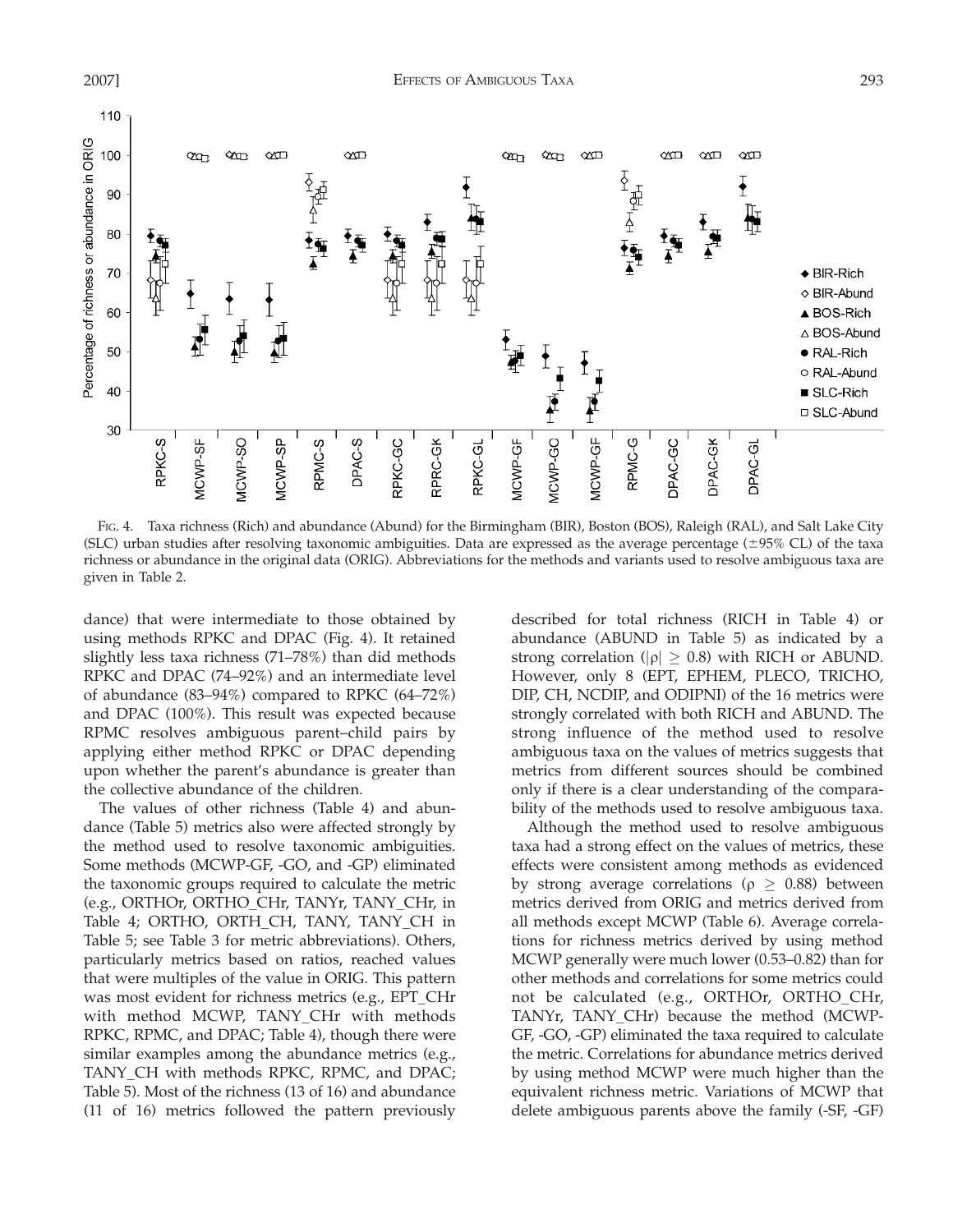|                                                              |  |   |                                        |                      | Method and varian                     |                                         |                                                         |               |                                              |                 |                     |                                       |     |   |
|--------------------------------------------------------------|--|---|----------------------------------------|----------------------|---------------------------------------|-----------------------------------------|---------------------------------------------------------|---------------|----------------------------------------------|-----------------|---------------------|---------------------------------------|-----|---|
| MCWP<br>MCWP<br>RPKC                                         |  |   | RPM                                    | DPAC                 | RPKO                                  | RPKC                                    | ΣΡK                                                     | MCWP          | MCWP                                         | MCWP            | RPMC                | <b>DARC</b>                           | DAC |   |
| 55<br>ပှ                                                     |  | ģ | S                                      | ပှ                   | GC                                    | -GK                                     | Ę                                                       | Ę             | Ş                                            | GP              | Y                   | Ş                                     | -GK | ಧ |
| 55 26 26 25 26 26 26 26 26 26 26 26 26 27<br>556885535588889 |  |   |                                        |                      |                                       |                                         |                                                         |               |                                              |                 |                     |                                       |     |   |
|                                                              |  |   |                                        |                      |                                       |                                         |                                                         |               |                                              |                 |                     |                                       |     |   |
|                                                              |  |   |                                        |                      |                                       |                                         |                                                         |               |                                              |                 |                     |                                       |     |   |
| 58868888895558859                                            |  |   | នេននក្នុនទី <i>ប្</i> និងប្អូនខ្លួន ដឹ | 58888888889555558852 | F 8 % 4 % % % % % % % 5 % 5 % % % 5 % | x 8 8 8 8 8 8 K K 8 g 5 K A K 8 8 8 9 9 | <u> 효</u> ਲ 울 응 음 % প প প প 공 및 양 당 당 정 영 영 영 정 등 당 정 역 | $\frac{1}{2}$ | \$ % X \$ \$ & % X % D Q Q Q Q Z X % % R % Q | $9888958888882$ | RG83RSKK89568R\$8K9 | E 8 % 8 % % % & % % % 5 % 5 % % % 5 % |     |   |
|                                                              |  |   |                                        |                      |                                       |                                         |                                                         |               |                                              |                 |                     |                                       |     |   |
|                                                              |  |   |                                        |                      |                                       |                                         |                                                         |               |                                              |                 |                     |                                       |     |   |
|                                                              |  |   |                                        |                      |                                       |                                         |                                                         |               |                                              |                 |                     |                                       |     |   |
|                                                              |  |   |                                        |                      |                                       |                                         |                                                         |               |                                              |                 |                     |                                       |     |   |
|                                                              |  |   |                                        |                      |                                       |                                         |                                                         |               |                                              |                 |                     |                                       |     |   |
|                                                              |  |   |                                        |                      |                                       |                                         |                                                         |               |                                              |                 |                     |                                       |     |   |
|                                                              |  |   |                                        |                      |                                       |                                         |                                                         |               |                                              |                 |                     |                                       |     |   |
|                                                              |  |   |                                        |                      |                                       |                                         |                                                         |               |                                              |                 |                     |                                       |     |   |
|                                                              |  |   |                                        |                      |                                       |                                         |                                                         |               |                                              |                 |                     |                                       |     |   |
|                                                              |  |   |                                        |                      |                                       |                                         |                                                         |               |                                              |                 |                     |                                       |     |   |
|                                                              |  |   |                                        |                      |                                       |                                         |                                                         |               |                                              |                 |                     |                                       |     |   |
|                                                              |  |   |                                        |                      |                                       |                                         |                                                         |               |                                              |                 |                     |                                       |     |   |
|                                                              |  |   |                                        |                      |                                       |                                         |                                                         |               |                                              |                 |                     |                                       |     |   |
|                                                              |  |   |                                        |                      |                                       |                                         |                                                         |               |                                              |                 |                     |                                       |     |   |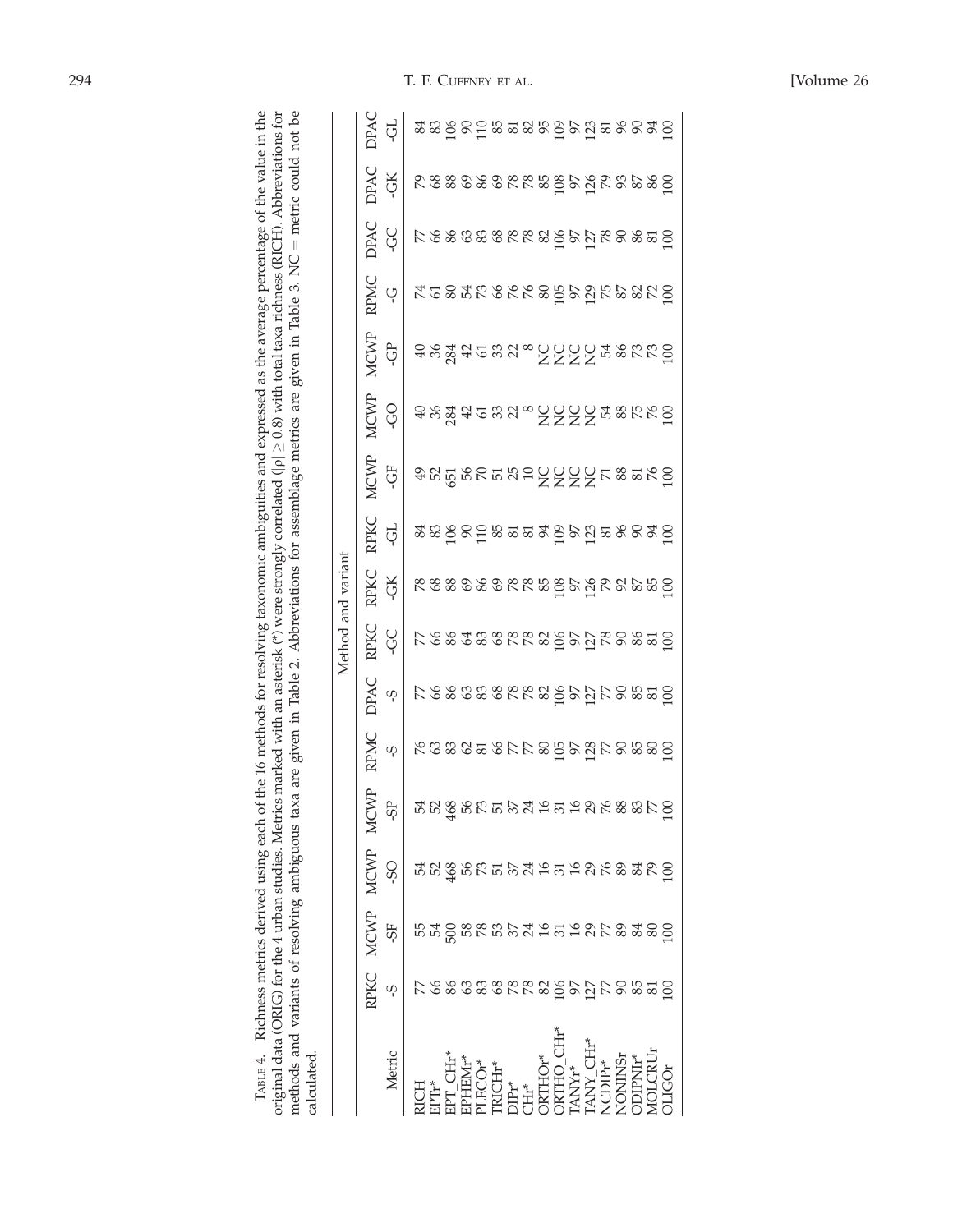|                                                                                                                                                             |                                                                                                                                                               | ing ambiguous taxa are given in Table 2. Abbreviations for assemblage metrics are given in Table 3. $NC =$ metric |  |
|-------------------------------------------------------------------------------------------------------------------------------------------------------------|---------------------------------------------------------------------------------------------------------------------------------------------------------------|-------------------------------------------------------------------------------------------------------------------|--|
|                                                                                                                                                             |                                                                                                                                                               |                                                                                                                   |  |
|                                                                                                                                                             |                                                                                                                                                               |                                                                                                                   |  |
|                                                                                                                                                             |                                                                                                                                                               |                                                                                                                   |  |
|                                                                                                                                                             |                                                                                                                                                               |                                                                                                                   |  |
|                                                                                                                                                             |                                                                                                                                                               |                                                                                                                   |  |
|                                                                                                                                                             |                                                                                                                                                               |                                                                                                                   |  |
|                                                                                                                                                             |                                                                                                                                                               |                                                                                                                   |  |
|                                                                                                                                                             |                                                                                                                                                               |                                                                                                                   |  |
|                                                                                                                                                             |                                                                                                                                                               |                                                                                                                   |  |
|                                                                                                                                                             |                                                                                                                                                               |                                                                                                                   |  |
|                                                                                                                                                             |                                                                                                                                                               |                                                                                                                   |  |
|                                                                                                                                                             |                                                                                                                                                               |                                                                                                                   |  |
|                                                                                                                                                             |                                                                                                                                                               |                                                                                                                   |  |
|                                                                                                                                                             |                                                                                                                                                               |                                                                                                                   |  |
|                                                                                                                                                             |                                                                                                                                                               |                                                                                                                   |  |
|                                                                                                                                                             |                                                                                                                                                               |                                                                                                                   |  |
|                                                                                                                                                             |                                                                                                                                                               |                                                                                                                   |  |
|                                                                                                                                                             |                                                                                                                                                               |                                                                                                                   |  |
|                                                                                                                                                             |                                                                                                                                                               |                                                                                                                   |  |
|                                                                                                                                                             |                                                                                                                                                               |                                                                                                                   |  |
|                                                                                                                                                             |                                                                                                                                                               |                                                                                                                   |  |
|                                                                                                                                                             |                                                                                                                                                               |                                                                                                                   |  |
| TABLE 5. Abundance metrics derived using each of the 16 methods for resolving taxonomic ambiguities and expressed as the average percentage of the value in |                                                                                                                                                               |                                                                                                                   |  |
|                                                                                                                                                             |                                                                                                                                                               |                                                                                                                   |  |
|                                                                                                                                                             | the original data (ORIG) for the 4 urban studies. Metrics marked with an asterisk (*) were strongly correlated ( p  $\geq$ 0.8) with total abundance (ABUND). | Abbreviations for methods and variants of resolvi<br>could not be calculated.                                     |  |

|                    | <b>NACC</b> | Ę                       |       |               |    | 8888888888888888                                                               |  |  |  |               |                   |         |  |
|--------------------|-------------|-------------------------|-------|---------------|----|--------------------------------------------------------------------------------|--|--|--|---------------|-------------------|---------|--|
|                    | <b>DPAC</b> | ĞK                      |       |               |    | 8888888888888888                                                               |  |  |  |               |                   |         |  |
|                    | DPAC        | ပ္ပ                     |       |               |    | 8888888888888888                                                               |  |  |  |               |                   |         |  |
|                    | RPMC        | Ģ                       |       |               |    | $2888888338888585$                                                             |  |  |  |               |                   |         |  |
|                    | MCWP        | $\overline{\mathrm{G}}$ |       |               |    | SSKSSSSKYSSSKS#SS                                                              |  |  |  |               |                   |         |  |
|                    | MCWP        | င္ပ                     |       |               |    | SSKSSSSKYSSSKS & SS                                                            |  |  |  |               |                   |         |  |
|                    | <b>MCWP</b> | Ğ                       |       |               |    | 88888888222288888                                                              |  |  |  |               |                   |         |  |
| Method and variant | RPKC        | Ģ                       |       |               |    | 6858588888588858                                                               |  |  |  |               |                   |         |  |
|                    | RPKC        | ĞK                      |       |               |    | CCKGKSKSZSSPESSCKS                                                             |  |  |  |               |                   |         |  |
|                    | RPKC        | Ğ                       |       |               |    | $$3688358835882882$                                                            |  |  |  |               |                   |         |  |
|                    | <b>DARC</b> | ပှ                      |       |               |    | 88888888888888888                                                              |  |  |  |               |                   |         |  |
|                    | RPMC        | ပှ                      |       |               |    |                                                                                |  |  |  |               |                   |         |  |
|                    | ۳           |                         |       | $rac{8}{100}$ | 99 |                                                                                |  |  |  |               |                   |         |  |
|                    | <b>MCWP</b> | Ş                       |       |               |    |                                                                                |  |  |  |               |                   |         |  |
|                    | <b>MCWP</b> | 55                      |       |               |    | dderedderen stadere                                                            |  |  |  |               |                   |         |  |
|                    |             |                         |       |               |    | $608888888288288889$                                                           |  |  |  |               |                   |         |  |
|                    |             | Metric                  | INDRI |               |    | HT CH<br>HERY<br>HERCH<br>NECH<br>NECH<br>NECH<br>NECH<br>NECH<br>NECH<br>NECH |  |  |  | <b>ANY_CF</b> | NCDIP*<br>NONINS* | *DIPNIP |  |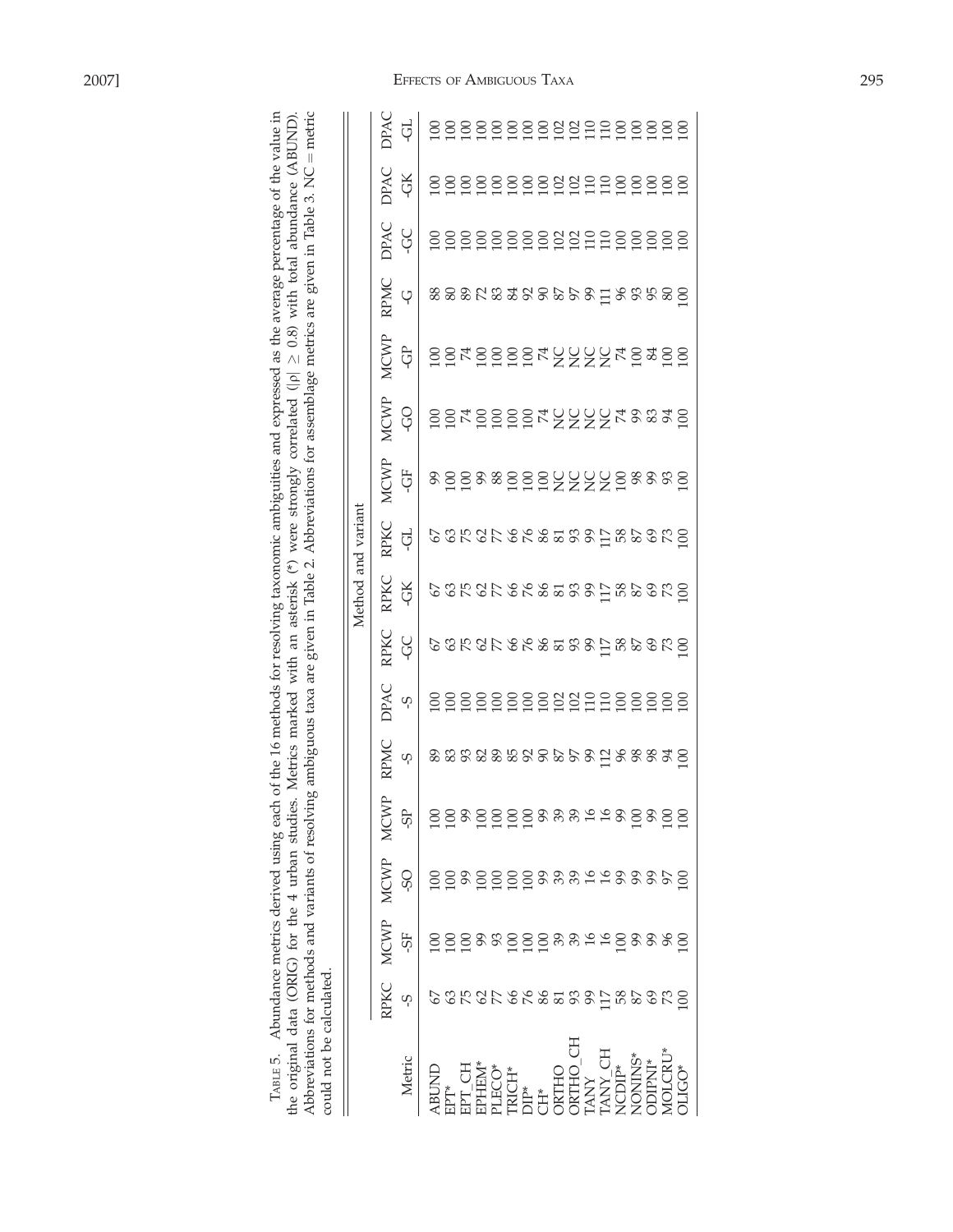TABLE 6. Summary of the correlations  $(\rho)$  between the value of the metric derived from the original data and assemblages derived from the 16 methods of resolving ambiguous taxa. Average correlation and CV are based on a total of 68 observations (i.e., 17 metrics  $\times$  4 studies) for each method. Abbreviations for methods and variants for resolving ambiguous taxa are given in Table 2.

|                    | Richness |       | Abundance |       |
|--------------------|----------|-------|-----------|-------|
| Metric/<br>variant | Average  | CV(%) | Average   | CV(%) |
| <b>RPKC</b>        |          |       |           |       |
| -S                 | 0.96     | 3.4   | 0.92      | 15.3  |
| $-GC$              | 0.95     | 3.5   | 0.92      | 15.3  |
| $-GK$              | 0.94     | 4.7   | 0.92      | 15.3  |
| -GL                | 0.88     | 13.5  | 0.92      | 15.3  |
| <b>MCWP</b>        |          |       |           |       |
| $-SF$              | 0.57     | 72.7  | 0.81      | 45.3  |
| $-SO$              | 0.53     | 75.3  | 0.81      | 45.3  |
| $-SP$              | 0.53     | 75.2  | 0.81      | 45.3  |
| $-GF$              | 0.82     | 22.8  | 1.00      | 1.1   |
| $-GO$              | 0.75     | 30.0  | 0.99      | 6.4   |
| $-GP$              | 0.74     | 29.4  | 0.99      | 6.4   |
| <b>RPMC</b>        |          |       |           |       |
| -S                 | 0.95     | 3.9   | 0.99      | 1.4   |
| $-G$               | 0.94     | 4.4   | 0.99      | 1.3   |
| <b>DPAC</b>        |          |       |           |       |
| $-S$               | 0.96     | 3.4   | 1.00      | 0.1   |
| $-GC$              | 0.95     | 3.5   | 1.00      | 0.1   |
| $-GK$              | 0.94     | 4.9   | 1.00      | 0.1   |
| -GL                | 0.88     | 13.8  | 1.00      | 0.1   |

and order levels (-SO, -GO) did not produce stronger correlations with ORIG or mitigate problems with the calculation of some metrics. Correlations between metrics derived from the -S variants of MCWP and the ORIG data were much lower than those for the -G variants indicating that the -G variants retained more of the structure of the original data than did the -S variants.

The CVs for the correlations with metrics derived from ORIG were low  $(<5%)$  for richness metrics (Table 6) derived from all methods except MCWP (23–75%) and the -L variants of RPKC (13.5%) and DPAC (13.8%). In contrast the CVs for the correlations of abundance metrics were low for methods DPAC (-S, -GC, -GK, and -GL: <1%), RPMC (-S: 1.4%, -G: 1.3%) and MCWP-G  $(< 7\%)$ , moderate for methods RPKC-S and -G (15.3%), and high for method MCWP-S (45.3%). The CVs indicate a considerable difference among methods in the degree of consistency associated with richness and abundance metrics.

The strong correlations between the original and processed data are significant because they established

that, on average, all methods with the exception of MCWP preserved the pattern of changes among sites that was present in ORIG even though the method could substantially change the values of the metrics. The CVs indicate that, despite the high degree of correlation, there were instances in which there was considerable variation (i.e., inconsistency) in the correlations with ORIG, particularly in the estimation of abundance metrics. Consequently, both the strength of the correlations with ORIG and the potential CV associated with that correlation must be considered when evaluating the appropriate method for resolving ambiguous taxa and generating richness and abundance metrics. Methods RPMC-S, RPMC-G, DPAC-S, DPAC-GC, and DPAC-GK offer the best combination of correspondence with the original data and consistency among metrics and study areas.

Methods that assign the abundance of ambiguous parents to children on the basis of combined data (RPKC-G and DPAC-G) can produce higher values for taxa richness metrics than existed before the taxonomic ambiguities were resolved (e.g., PLECOr; Table 4). This pattern was particularly true for the -L variants of these methods (RPKC-GL and DPAC-GL) that substitute all possible children for parents and greatly inflate the number of taxa that compose the metric. The liberal approach is unrealistic, but it also is possible for the -K variants (RPKC-GK and DPAC-GK) to produce data sets that have higher taxa richness than the original data. This result occurs when the ambiguous parent is replaced with  $\geq 2$  children because the best available information indicates that multiple children should occur at the site. It is important to keep in mind that methods RPKC-G and DPAC-G eliminate all ambiguous taxa in the data set and preserve abundance, but these methods require the analyst to estimate the occurrences of taxa (children) in samples that contain ambiguous parents but no children. In this regard, methods RPKC-G and DPAC-G mimic the application of OTUs, which also estimate the identity of taxa that were not in the original data. However, methods RPKG-G and DPAC-G restrict the identity of these taxa to what is already in the data set (not necessarily the case with other methods of deriving OTUs).

#### Effects on detecting responses to urbanization

The strengths of the correlations between UII and assemblage metrics derived by using methods RPKC, RPMC, and DPAC were very similar ( $\rho > 0.94$ ) to the correlations between UII and metrics derived from ORIG (Table 7). This result indicates that these methods (RPKC, RPMC, DPAC) preserve the relations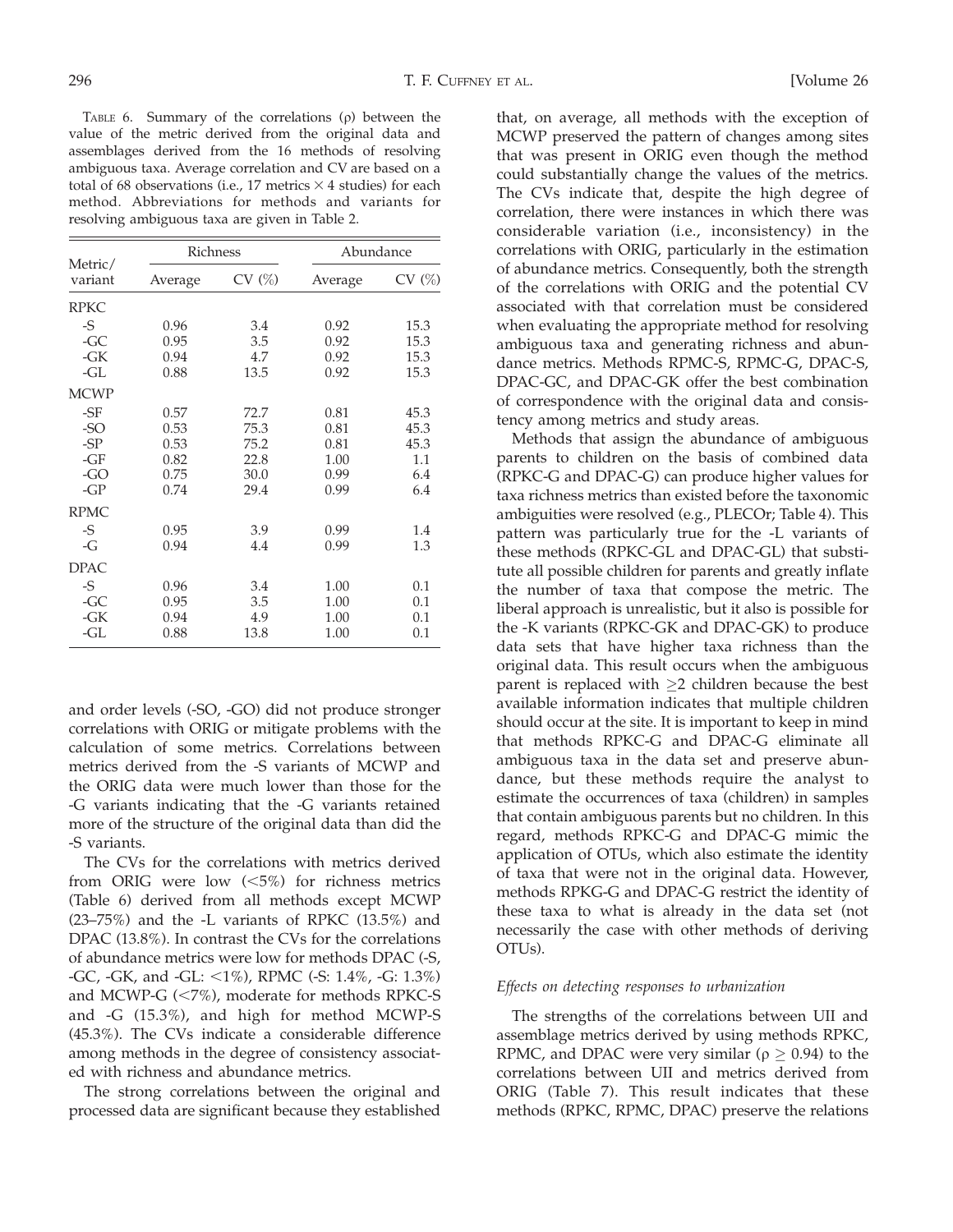TABLE 7. Summary of the consistency in the correlations between urban intensity (UII) and metrics derived from the 16 methods of resolving ambiguous taxa. Consistency is expressed as the correspondence  $(\rho)$  between the correlations with UII obtained from each method and from the original data (ORIG) (i.e., the correlations with UII for the 17 metrics are correlated with the corresponding correlations with UII derived from ORIG). The maximum and minimum correlations are based on the correlation obtained for each of the 4 studies. The number of observations that were strongly ( $|\rho| \ge 0.70$ ) correlated with UII ( $\rho$ UII) and strongly correlated with both UII and ORIG ( $\rho$ UII ORIG) are based on a total of 68 observations (17 metrics  $\times$  4 study areas) for each method. Abbreviations for methods of resolving ambiguous taxa are explained in Table 2.

|                    |      |      | Richness   |                    |      |      | Abundance                   |                    |
|--------------------|------|------|------------|--------------------|------|------|-----------------------------|--------------------|
| Metric/<br>variant | Min  | Max  | $\rho$ UII | $\rho$ UII<br>ORIG | Min  | Max  | $\rho$ UII                  | $\rho$ UII<br>ORIG |
| <b>RPKC</b>        |      |      |            |                    |      |      |                             |                    |
| $-S$               | 0.98 | 0.99 | 17         | 13                 | 0.94 | 0.95 | $\overline{\mathbf{c}}$     | 2                  |
| $-GC$              | 0.98 | 0.99 | 17         | 13                 | 0.94 | 0.98 | $\overline{c}$              | $\overline{2}$     |
| -GK                | 0.98 | 0.99 | 17         | 13                 | 0.94 | 0.98 | $\frac{2}{2}$               | $\overline{2}$     |
| $-GL$              | 0.97 | 0.99 | 18         | 12                 | 0.94 | 0.98 |                             | $\overline{2}$     |
| <b>MCWP</b>        |      |      |            |                    |      |      |                             |                    |
| $-SF$              | 0.57 | 0.84 | 13         | $\overline{9}$     | 0.64 | 0.95 | $\ensuremath{\mathfrak{Z}}$ | 3                  |
| $-SO$              | 0.55 | 0.85 | 12         | $\overline{9}$     | 0.64 | 0.95 | 3                           | 3                  |
| -SP $\,$           | 0.55 | 0.85 | 12         | 9                  | 0.64 | 0.95 | 3                           | $\,3$              |
| $-GF$              | 0.90 | 0.97 | 16         | 11                 | 0.74 | 0.94 | $\mathfrak{Z}$              | 3                  |
| $-GO$              | 0.83 | 0.94 | 8          | 6                  | 0.73 | 0.94 |                             | 3                  |
| $-GP$              | 0.82 | 0.94 | 8          | 6                  | 0.74 | 0.94 | $\frac{3}{3}$               | $\overline{3}$     |
| <b>RPMC</b>        |      |      |            |                    |      |      |                             |                    |
| -S                 | 0.98 | 0.99 | 17         | 13                 | 0.99 | 0.99 | 3                           | 3                  |
| -G                 | 0.98 | 0.99 | 17         | 13                 | 0.98 | 0.99 | $\overline{3}$              | 3                  |
| D <sub>PAC</sub>   |      |      |            |                    |      |      |                             |                    |
| $-S$               | 0.98 | 0.99 | 17         | 13                 | 0.99 | 1.00 | 3                           | 3                  |
| -GC                | 0.98 | 0.99 | 17         | 13                 | 0.99 | 1.00 | 3                           | $\,3$              |
| $-GK$              | 0.98 | 0.99 | 17         | 13                 | 0.99 | 1.00 | 3                           | $\,3$              |
| $-GL$              | 0.97 | 0.99 | 18         | 12                 | 0.99 | 1.00 | 3                           | 3                  |

among samples that existed in ORIG. Correlations between UII and metrics derived by using method MCWP and its variants were not always similar to the correlation between UII and metrics derived from ORIG. That is, method MCWP did not always preserve the relations among samples that existed in ORIG. The range between the best and worst correlations with UII all were associated with differences between metrics derived by using variations of method MCWP and those derived by using methods RPKC, RPMC, or DPAC. Resolving ambiguous taxa separately (-S) or for a group of samples (-G) had little effect on the correlation between the metric and urban intensity for methods RPKC, RPMC, and DPAC. However, resolving ambiguous taxa for a group of samples (-G) did improve the correspondence between MCWP and ORIG, particularly for richness metrics derived by using the -GF variant (MCWP-GF).

The number of richness metrics that were strongly correlated ( $|\rho| \geq 0.7$ ) with UII was highly consistent (17–18 metrics) among methods RPKC, RPMC, and DPAC ( $\rho$ UII in Table 7) as were the number (12–13) strongly correlated with both UII and ORIG (pUII ORIG in Table 7). In contrast, method MCWP, with the exception of MCWP-GF, had fewer richness metrics that were strongly correlated with UII (8–12) and relatively few of these metrics (6–9) also were strongly correlated with ORIG. The number of metrics that were strongly correlated with method MCWP-GF were much more similar (16 for UII, 11 for both UII and ORIG) to the other methods than were the -SF, -SO, -GO, and -GP variants of MCWP. Fewer abundance metrics were strongly correlated to UII (2–3) than were richness metrics and most (2–3) of these metrics were the same metrics that were strongly correlated with UII for the original data (ORIG). The number of metrics that were strongly correlated with UII was relatively small compared to the number of metrics that were considered (i.e., 17 metrics  $\times$  4 studies  $= 68$ ).

With the exception of the MCWP methods, the ability to detect responses to urbanization by using metrics (i.e.,  $|\rho| \geq 0.7$ ) was not sensitive to the method used to resolve taxonomic ambiguities. Compared to the other methods, the relations with UII obtained by using MCWP were inconsistent among metrics and studies, although method MCWP-GF approached the levels obtained with other methods. This inconsistency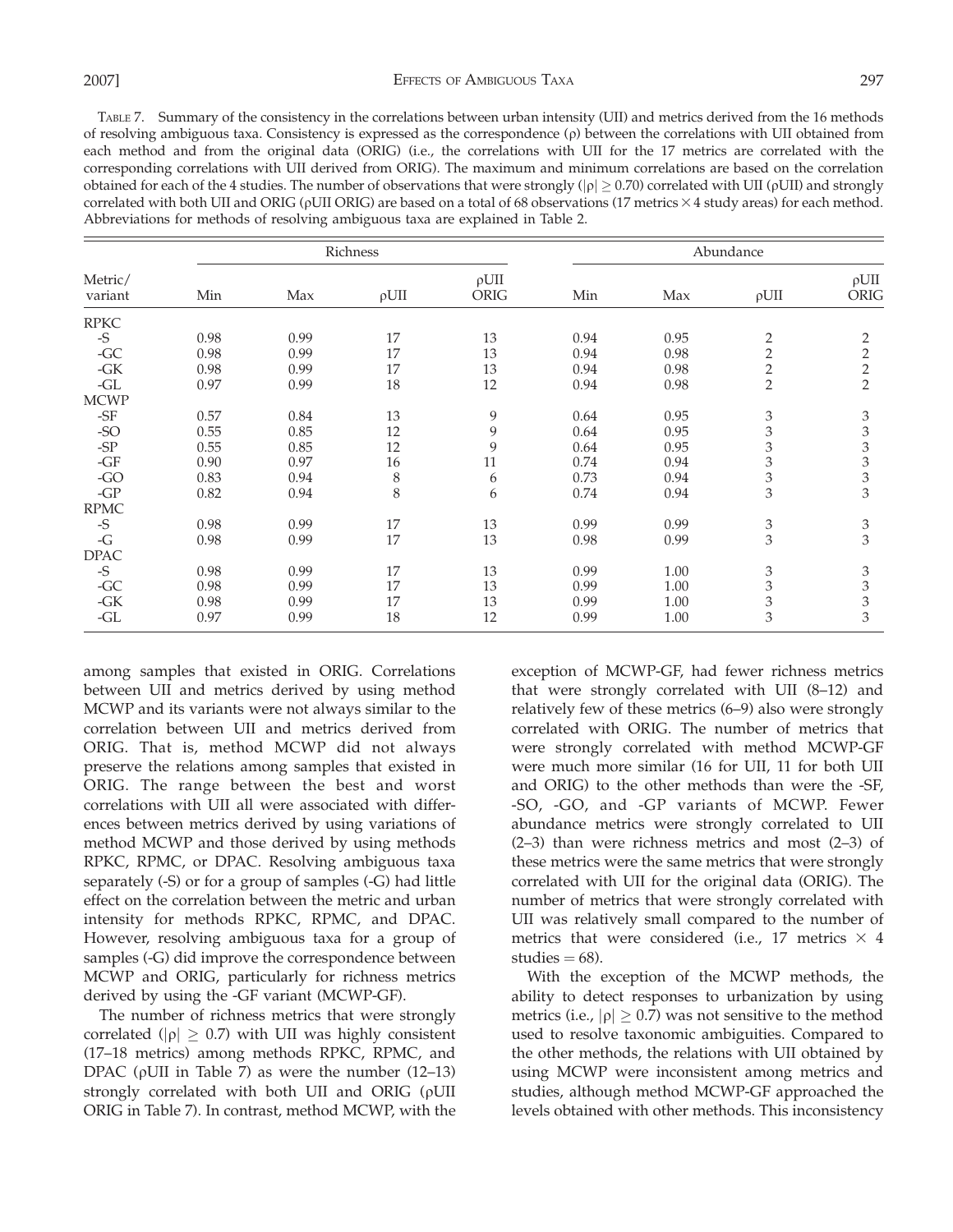

FIG. 5. Correlations ( $|\rho|$ ) between ordination site scores (axis 1) and urban intensity (UII) for the original data (ORIG) and assemblages derived using the 16 methods of resolving ambiguous taxa for the Birmingham (BIR), Boston (BOS), Raleigh (RAL), and Salt Lake City (SLC) urban studies. Abbreviations for the methods and variants used to resolve taxonomic ambiguities are given in Table 2.

suggests that method MCWP should not be used to detect or interpret responses.

All resolution methods except MCWP-S showed similarly strong correlations between UII and the primary ordination axis (CA axis 1) site scores (Fig. 5) with eigenvalues for the first axes (0.2–0.3) indicating a relatively long gradient. The strength of the correlations derived by using method MCWP-S and its variants (-F, -O, and -P) varied among studies and tended to be less than the other methods. The -G variants (MCWP-G) were not as variable as the -S variants and were comparable to the other methods. Detecting responses to urbanization by using assemblage ordination was less sensitive to the choice of method for resolving ambiguous taxa than were responses by using assemblage metrics because all methods except MCWP-S gave consistent results.

#### Discussion

Ambiguous taxa are a common feature of invertebrate data sets because of problems with the identification of immature or damaged specimens or the presence of species not covered by available taxonomic keys. Even a few organisms identified at relatively high taxonomic levels (e.g., order or family) can,

depending upon the method used to resolve ambiguous taxa, affect a very large proportion of the taxa in a data set (e.g., 75–85% in our data sets). The assemblages and assemblage characteristics (e.g., metrics) produced by the different methods may not be comparable because the methods used to resolve taxonomic ambiguities differ in how they retain, delete, or combine taxa.

The lack of comparability among methods is a critical issue because combining data generated by using incomparable methods can lead to situations where the differences in assemblages or assemblage metrics arise from methodological rather than environmental causes and the resulting interpretation of the data may be erroneous. The errors that can be introduced by combining data generated by incomparable methods of resolving ambiguous taxa (Fig. 4, Tables 4, 5) can be large and probably are on a par with errors introduced by using incomparable methods of data collection and processing. However, there is little discussion of this problem in the literature (Taylor 1997) compared to other sample-collection and processing issues (see compilations by Resh 1979, Resh and McElravy 1993, Carter and Resh 2001).

The methods used to resolve ambiguous taxa must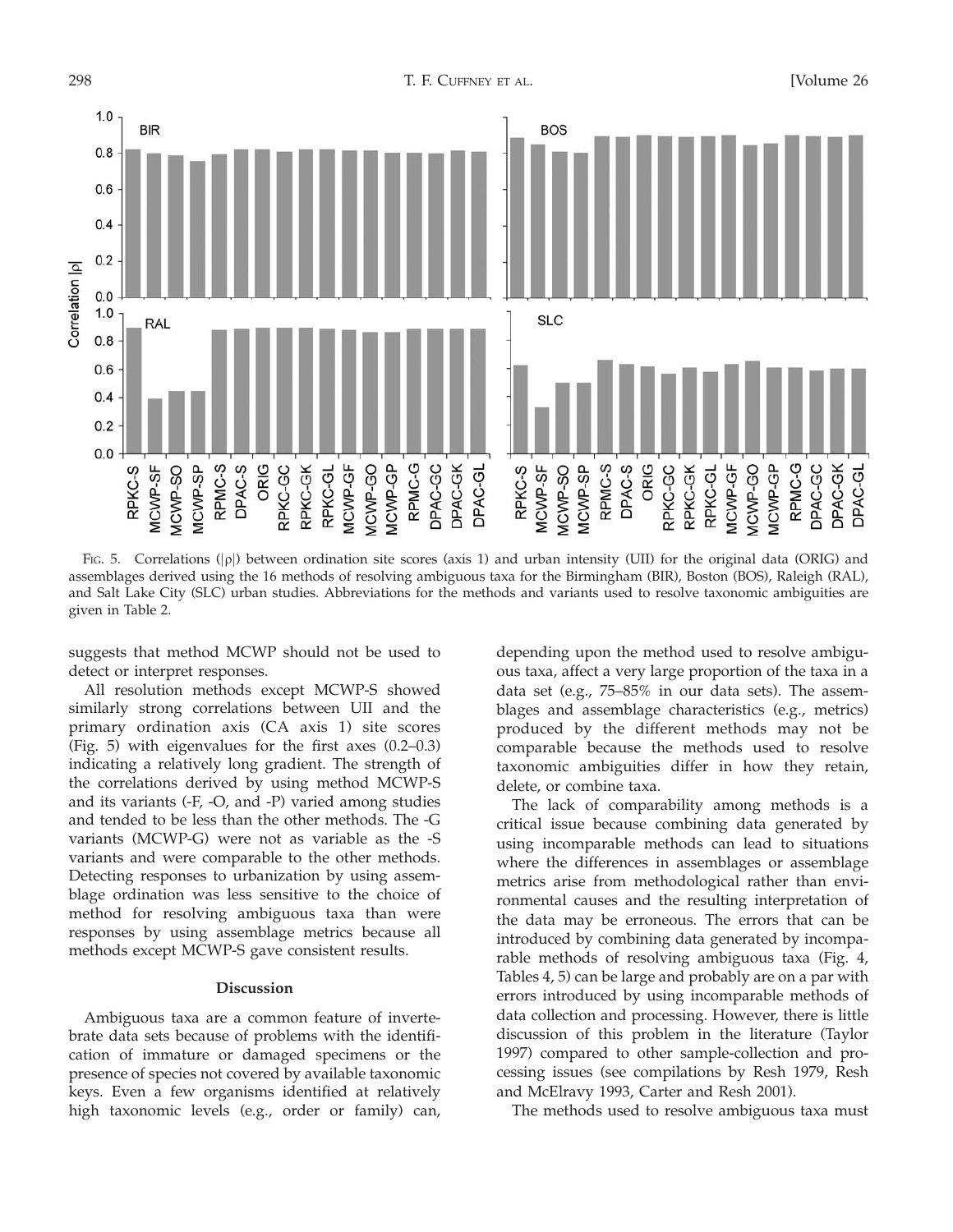be evaluated carefully before data sets can be combined. Thorough documentation of the process used to resolve ambiguous taxa is essential for determining whether data are comparable. Unfortunately, the procedures used to resolve ambiguous taxa generally are not well documented and discussion of this topic generally is restricted to specifying the desired taxonomic level for identifications (e.g., Rosenberg and Resh 1993, Barbour et al. 1999, Bailey et al. 2001, Lenat and Resh 2001, Carter and Fend 2005, Kreutzweiser et al. 2005, NCDENR 2006) rather than to documenting how ambiguous parent–child pairs are resolved. This level of discussion does not provide sufficient information to assess adequately whether assemblages have been processed by using comparable methods. Even if the methods of resolving ambiguous taxa are carefully documented, it may not be possible to modify assemblages so that they are comparable. For example, assemblages processed by using methods MCWP and DPAC can not be reprocessed to produce comparable assemblages because the required taxonomic information has been removed from the data sets. One means of addressing this issue is to provide uncensored data sets (i.e., the data sets with ambiguous taxa) as part of the documentation process (Taylor 1997). This practice would make it possible to form comparable data sets by processing the uncensored data sets by using a common method of resolving ambiguous taxa. Both the US Environmental Protection Agency's Environmental Mapping and Assessment Program (EMAP) (http://www.epa.gov/emap/html/data.html) and the US Geological Survey's NAWQA Program (http://water.usgs.gov/nawqa/data) provide uncensored data that allows users to resolve ambiguous taxa by using methods that generate data sets that are comparable with other data sets.

The issue of data comparability is not as critical when the objective of the analysis is to understand the relative differences among sites or samples as opposed to generating comparable assemblages and assemblage characteristics (i.e., metrics). All methods except MCWP resulted in assemblages that preserved the relative differences among sites even though the assemblages and assemblage metrics differed among methods. As long as the method (RPKC, RPMC, DPAC) was used consistently within the study, the choice of method was not critical to the interpretation of the change in assemblages among sites or samples (e.g., response along the urban gradient) because all methods except MCWP produced assemblages that were highly correlated with ORIG (i.e., the data with ambiguous taxa) and with each other.

# Selecting the appropriate method for resolving ambiguous taxa

The different methods for resolving ambiguous taxa were evaluated by comparing each method against 13 criteria (Table 8) that defined a hypothetical ideal method. The ideal method should eliminate ambiguous taxa from the entire data set, conserve a high degree of the taxa richness and abundance in the original data, and should not require estimating the presence or abundances of missing taxa. It should not overestimate taxa richness metrics when compared to the original data, and it should not preclude calculation of metrics by eliminating taxonomic groups. It should act in a consistent fashion across all samples and preserve or enhance the differences in assemblage structure that existed among samples in the original data (i.e., it should be highly correlated with the original data and exhibit low variability among studies), and it should preserve or enhance the response to environmental changes across sites (e.g., correlation with UII).

The ability to conserve taxa richness and abundance was evaluated on the basis of the relations among methods shown in Fig. 4. The degree to which taxa richness was conserved was rated as high (H) if the value of taxa richness was close to that produced by method RPKC, low (L) if it was substantially less (e.g., MCWP-GP), medium (M) if it fell between low and high, and overestimate (O) if it was substantially greater than method RPKC (e.g., DPAC-GL). Method RPKC-S was used as the basis of comparison for taxa richness because this method preserves the maximum amount of taxa richness without resorting to the estimation of new taxa from ambiguous taxa (i.e., OTUs). The degree to which abundance was conserved was based on the percentage of total abundance in ORIG that each method retained: H (98–100%), M (85– 97%), and  $L \leq 85\%$ ). The similarity among assemblages created by each method was assessed on the basis of the method-by-method correlation matrices developed for each study during the 2-stage similarity analyses. Each method was rated on the basis of the number of methods that were highly correlated ( $|\rho| \ge 0.8$ ) with it (16 methods  $\times$  4 studies = 64 possible comparisons:  $\text{H} \geq 40$ , 20  $\text{< M} \leq 40$ , L  $\leq$  20). The degree of consistency among samples was evaluated on the basis of the CV for the correlation of richness or abundance metrics derived for each method and ORIG (H  $\leq$  10%,  $10\% < M \le 20\%$ , L  $> 20\%$ ; Table 6). The ability to detect responses to urbanization was determined by the number of urban studies where the CA axis 1 site scores were strongly correlated ( $|\rho| \geq 0.7$ ) with UII  $(H = 3 \text{ or } 4, M = 2 \text{ or } 3, L = 0 \text{ or } 1$ ; Fig. 5) and by the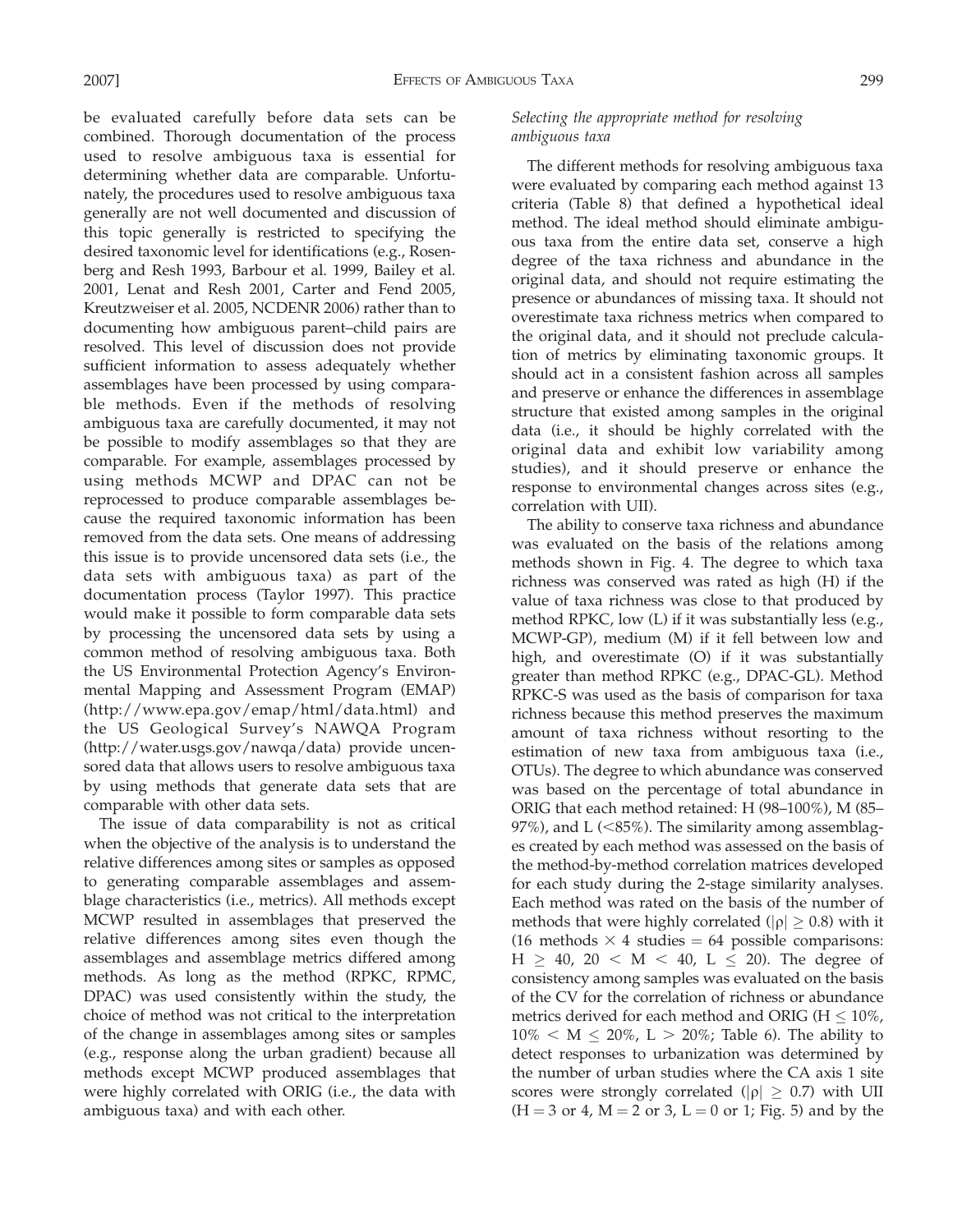TABLE 8. Summary of the 13 criteria used to define the ideal method for resolving taxonomic ambiguities and to evaluate the suitability of the 16 methods used to resolve ambiguous taxa. The highest possible suitability index value is 21. Abbreviations for methods and variants for resolving ambiguous taxa are explained in Table 2.  $Y = yes$ ,  $N = no$ ,  $H = high$ ,  $L = low$ ,  $M = medium$ ,  $O =$ overestimate,  $UII =$  urban intensity index.

|                                                                  |                 | <b>RPKC</b> |        | <b>MCWP</b> |                   | RPMC   | <b>DPAC</b>      |             | <b>RPKC</b>     |              |        | <b>MCWP</b> |        | <b>RPMC</b> |        | <b>DPAC</b> |        |
|------------------------------------------------------------------|-----------------|-------------|--------|-------------|-------------------|--------|------------------|-------------|-----------------|--------------|--------|-------------|--------|-------------|--------|-------------|--------|
| Criterion                                                        | Ideal<br>method | $-S$        | -SF    | -SO         | $-SP$             | $-S$   | -S               |             | -GC -GK -GL -GF |              |        | -GO         | $-GP$  | $-G$        |        | -GC -GK -GL |        |
| Eliminates ambiguous taxa from:                                  |                 |             |        |             |                   |        |                  |             |                 |              |        |             |        |             |        |             |        |
| Sample<br>Data set                                               | Υ               | Y<br>N      | Y<br>N | Υ<br>N      | Υ<br>N            | Υ<br>N | Υ<br>$\mathbb N$ | Y<br>Υ      | Υ<br>Y          | Υ<br>Y       | Y<br>Υ | Υ<br>Y      | Υ<br>Y | Υ<br>Y      | Υ<br>Y | Υ<br>Υ      | Y<br>Y |
| Degree to which the method conserves:                            |                 |             |        |             |                   |        |                  |             |                 |              |        |             |        |             |        |             |        |
| <b>Richness</b><br>Abundance                                     | Н<br>H          | Н<br>L      | H      | L<br>H      | H                 | Н<br>M | Н<br>H           | Н           | H<br>L          | $\circ$<br>L | H      | H           | H      | H<br>M      | H<br>H | Н<br>H      | O<br>H |
| Missing taxa estimated?<br>Abundance of children                 | N               | N           | N      | N           | N                 | N      | N                | Y           | Υ               | Y            | N      | N           | N      | N           | Υ      | Υ           | Y      |
| estimated?                                                       | N               | N           | N      | N           | N                 | N      | Y                | Υ           | Υ               | Υ            | N      | N           | N      | N           | Y      | Y           | Y      |
| Can overestimate<br>richness metrics?<br>Prevents calculation of | N               | N           | N      | N           | N                 | N      | N                | N           | Υ               | Υ            | N      | N           | N      | N           | N      | Υ           | Y      |
| some metrics?<br>Similarity among                                | N               | N           | Y      | Υ           | Υ                 | N      | N                | $\mathbb N$ | N               | N            | Υ      | Υ           | Y      | N           | N      | N           | N      |
| assemblages                                                      | Н               | H           | L      | L           | L                 | H      | H                | H           | H               | Н            | Н      | Н           | M      | Н           | H      | H           | Н      |
| Consistency (CV) among samples:                                  |                 |             |        |             |                   |        |                  |             |                 |              |        |             |        |             |        |             |        |
| Richness<br>Abundance                                            | Н<br>H          | H<br>M      | L      | L           | L<br>$\mathbf{L}$ | H<br>H | Н<br>H           | Н<br>M      | H<br>M          | М<br>M       | H      | L<br>H      | L<br>H | Н<br>H      | Н<br>H | H<br>H      | M<br>H |
| Ability to detect responses to UII:                              |                 |             |        |             |                   |        |                  |             |                 |              |        |             |        |             |        |             |        |
| Richness<br>Ordination                                           | Н<br>Н          | H<br>H      | М<br>L | M<br>L      | М<br>L            | H<br>H | Н<br>Н           | H<br>H      | H<br>H          | Н<br>H       | H<br>H | H           | L<br>H | H<br>H      | H<br>Н | H<br>H      | H<br>H |
| Suitability index                                                | 21              | 17          | 8      | 8           | 8                 | 19     | 19               | 16          | 15              | 11           | 15     | 14          | 13     | 20          | 19     | 18          | 14     |

sum of the number of richness metrics that were strongly correlated ( $|\rho| \ge 0.7$ ) with UII and the number that also were strongly correlated with UII on the basis of ORIG (H  $\geq$  27, 20  $<$  M  $<$  27, or L  $\leq$  20 metrics; Table 7). The number of abundance metrics that were strongly correlated with UII was low and did not vary much among methods (Table 7) so this performance characteristic was not considered. Deviations from the ideal method were scored and summed to produce a suitability index. Yes/No responses were scored as 1 if the response matched that of the ideal method or 0 if it did not. High, medium, and low responses were scored as 2, 1, and 0, respectively, except for the conservation of richness, which was scored as 3 (H), 2 (M), 1 (L), and 0 (O).

Method RPMC-G had the highest suitability index with a score of 20 out of 21. Methods RPMC-S, DPAC-S, and DPAC-GC were close seconds with scores of 19. Methods RPKC-S, RPKC-GC, and MCWP-GF also had relatively good scores (15–17). The -S variants of method MCWP had the lowest scores (8). The -G variants of method MCWP, particularly the -GF variant, had scores that were substantially higher (13–15) than MCWP-S, but that were still much lower

than other methods. Removing ambiguous parents above the level of family (-F) improved the score of method MCWP-G, but not MCWP-S. The -K and -L variants of methods RPKC and DPAC had less desirable characteristics and lower scores than did the -C variants largely because they tended to overestimate taxa richness.

On the basis of these criteria, methods RPMC (-S, -G) and DPAC (-S, -GC) are the most appropriate for resolving ambiguous taxa for analyses involving quantitative data. However, the final choice should be based on a detailed review of the characteristics of each method (Table 8) and how they relate to the aspects of assemblage structure that are important to the study objectives and analysis methods. For example, if the analytical method requires taxonomic consistency within and among samples (e.g., to provide consistent assemblages for ordination analysis) then RPMC-G and DPAC-GC would be the most appropriate methods. DPAC-GC would be preferred if the user wanted to include OTUs in the assemblages and RPMC-G would be preferred if the user wanted to exclude OTUs. On the other hand, if the study objectives are focused on maximizing taxa richness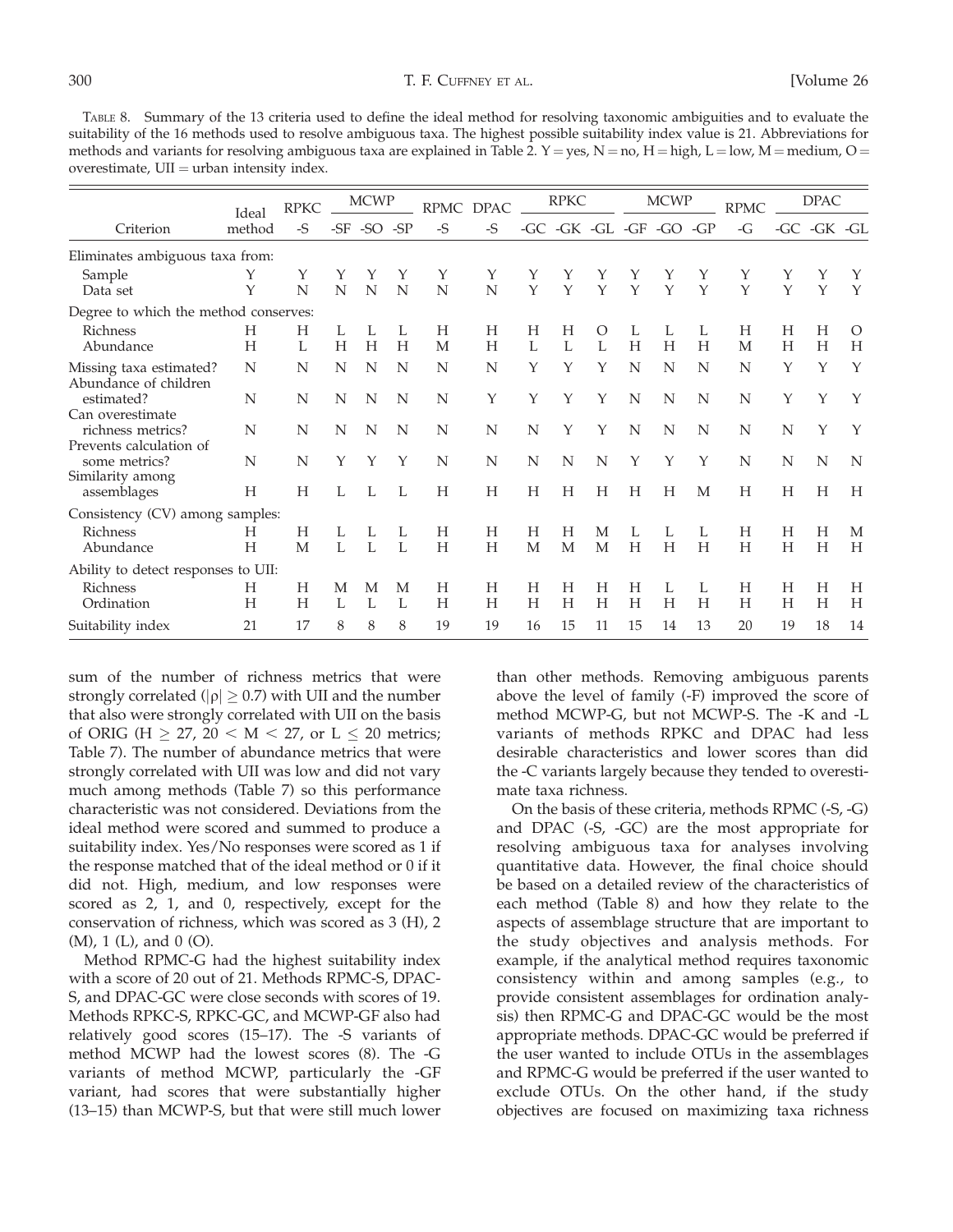within each sample, then either method RPMC-S or DPAC-S would be appropriate depending on whether or not the user wanted to include OTUs.

The scores used to evaluate suitability in Table 8 are specific to quantitative analyses, that is, methods that preserve both taxa richness and abundance are rated higher than those that conserve taxa richness at the expense of conserving abundance. Consequently, if the analyses are based solely on qualitative (i.e., presence/ absence of taxa) information, then another method with a much lower score might be more appropriate. For example, methods RPKC-S or RPKC-G would be appropriate for qualitative analyses because the abundance information carried by the ambiguous parents would not be relevant to the analysis and the taxonomic information that they contained would already be implied by the presence of the children of the ambiguous parents. The choice of RPKC-S or -G would depend upon the desire to include or exclude OTUs.

## Correspondence to family-level identification and OTUs

Methods MCWP-SF and -GF closely approximated the process of minimizing ambiguous taxa by restricting identifications to the family level (i.e., 2-stage similarity analysis relating these methods to familylevel identifications, lowest taxonomic level set to family in IDAS, for BIR, BOS, RAL, and SLC:  $\rho > 0.99$ for MCWP-GF and 0.70–0.76 for -SF). Restricting identifications to the family level has been advocated as a means of reducing variability introduced by taxonomic ambiguities (Bailey et al. 2001), although others (Lenat and Resh 2001) have made the case for the value of including more detailed taxonomic information. Our results show that resolving ambiguous taxa by restricting identifications to the family levels (MCWP-SF and -GF) can radically alter the structure of assemblages and the values of the assemblage metrics, affect data comparability, compromise the ability to detect responses to environmental stressors (e.g., UII), and can introduce variability among studies that is not encountered with other methods. For these reasons, we suggest using other methods to resolve ambiguous taxa (e.g., RPMC or DPAC) that have less effect on the underlying data, produce results that are more consistent and comparable among studies and methods, and provide more taxonomic information.

Method DPAC mimics the process of reducing ambiguous taxa by assigning ambiguous parents to OTUs. The variants of method DPAC that we examined (-S, -GC, -GK, and -GL) limit OTUs to taxa that exist in the original data set. Even with this restriction, method DPAC can inflate estimates of taxa richness and alter assemblage structure compared to other methods, although consistency among samples and relations with environmental factors (i.e., UII) are not strongly affected. Despite the possibility of overestimating taxa richness, the suitability indices for method DPAC were high (18–20) for all variants except -GL (14), which grossly overestimated richness relative to other methods. Despite the high scores for method DPAC, we consider estimation of missing taxa to be an undesirable characteristic of a method for resolving ambiguous taxa. In large part, our reservation toward this approach is associated with the difficulty of ensuring that OTUs are used consistently within a group of samples and the general lack of information available to support the identity of OTUs (i.e., the morphological characteristics that support the OTUs are not described). This lack of information can create problems when combining data from different sources because it is generally very difficult or impossible to determine if OTUs (e.g., Baetis sp. 1) refer to the same morphologic group in each data set. These problems can be addressed by naming OTUs on the basis of their affinity with a described taxon (e.g., Centroptilum/Procloeon sp., Stenonema modestum/smithae, Hydropsyche sp. nr. elissoma) or by maintaining a reference collection to support the OTUs. However, affinities are only approximations that can change over time and reference collections are difficult and expensive to maintain and to share with diverse groups. Thus, although OTUs can work well for individual studies, it would be better, as with other methods of resolving ambiguous taxa, to make uncensored data available also so that data can be processed to match other data sets or to accommodate changes in taxonomy.

## Separate estimation of taxa richness and abundance

Our comparison of methods for resolving ambiguous taxa has focused on removing ambiguities from quantitative samples and then characterizing taxa richness and abundance characteristics for the resulting assemblage. This approach is a compromise between retaining the maximum taxa richness and the maximum abundance in the original data. Alternatively, different methods of resolving ambiguous taxa could possibly be used for characterizing richness and abundance attributes in the data. For example, richness metrics could be calculated from assemblages derived by method RPKC-S, which maximizes retention of taxa richness without OTUs, and abundance metrics could be estimated by method DPAC-S, which maximizes retention of abundance. This type of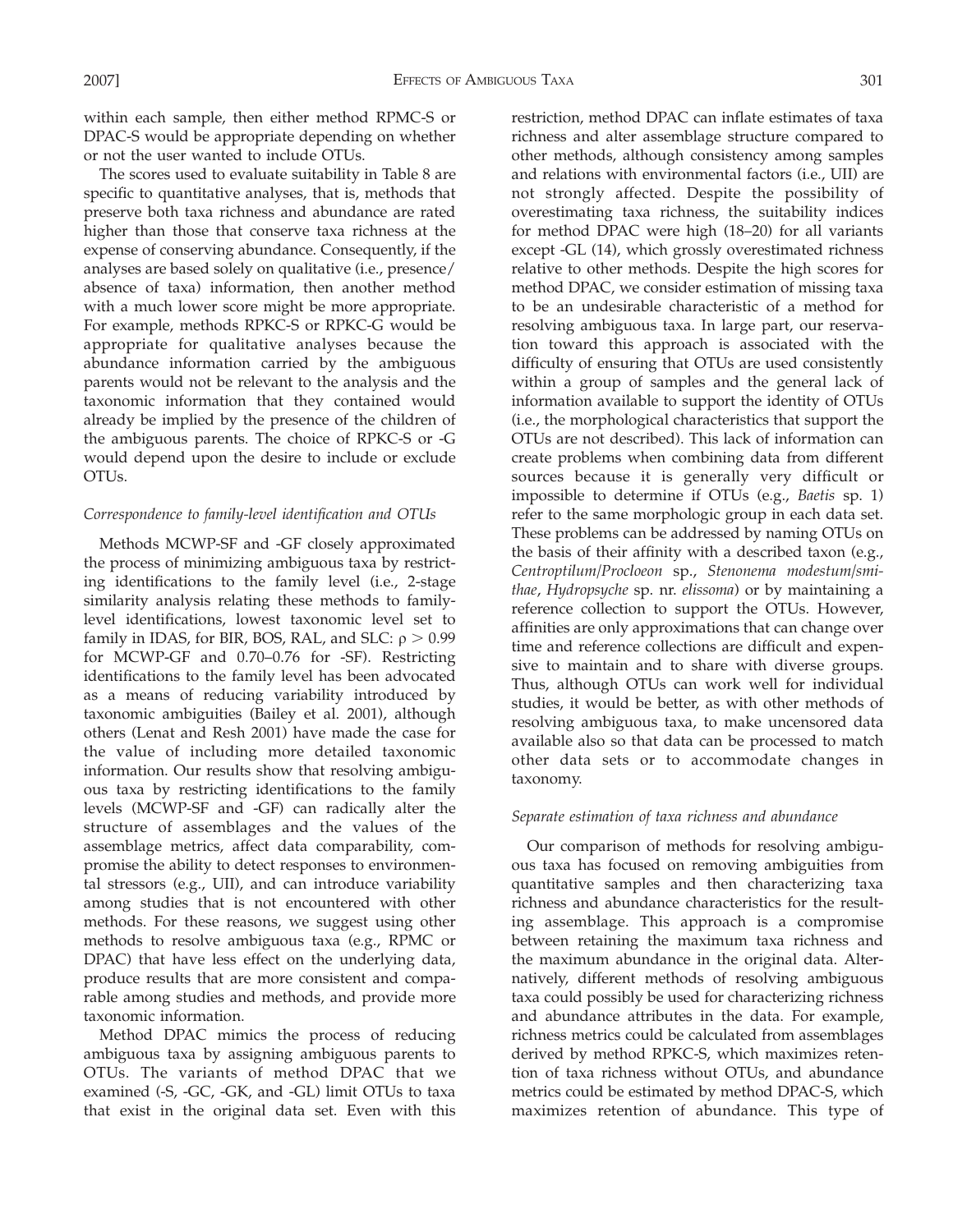approach is problematic because it decouples estimation of the richness and abundance characteristics from the underlying assemblage data. For this reason, we take the position that decoupling the derivation of richness and abundance metrics by using different methods to resolve ambiguous taxa is not appropriate and should be avoided. There are methods (e.g., RPMC and DPAC) that do a good job of preserving both taxa richness and abundance, so it should not be necessary to resort to decoupling the estimation of taxa richness and abundance.

## Acknowledgements

We thank Doug Harned of the USGS for his unflagging support of this work. Bob Ourso and Jim Carter of the USGS contributed constructive comments on early drafts of the article. We thank all of the landowners who have so generously allowed us access to their property while conducting our urban stream studies. Elise Giddings, Humbert Zappia, and Jim Coles of the USGS generously provided data. Many USGS biologists contributed their time and energy to testing and evaluating the methods of resolving ambiguous taxa that are incorporated in the IDAS software. We greatly appreciate the timely, comprehensive, and thoughtful comments from John Van Sickle of the USEPA, Corvallis, Oregon, and 2 anonymous referees. Their comments have greatly improved the quality of the article. This work was supported by the US Geological Survey's National Water-Quality Assessment Program.

#### Literature Cited

- BAILEY, R. C., R. H. NORRIS, AND T. B. REYNOLDSON. 2001. Taxonomic resolution of benthic macroinvertebrates in bioassessments. Journal of the North American Benthological Society 20:280–286.
- BARBOUR, M. T., J. GERRITSEN, B. D. SNYDER, AND J. B. STRIBLING. 1999. Rapid bioassessment protocols for use in streams and wadeable rivers: periphyton, benthic macroinvertebrates, and fish. 2nd edition. EPA 841-B-99–002. Office of Water, US Environmental Protection Agency, Washington, DC.
- BRINKMAN, M. A., AND W. G. DUFFY. 1996. Evaluation of four wetland aquatic invertebrate samplers and four sample sorting methods. Journal of Freshwater Ecology 11: 193–200.
- CAO, Y., D. P. LARSEN, R. M. HUGHES, P. L. ANGERMEIER, AND T. M. PATTON. 2002a. Sampling effort affects multivariate comparisons of stream communities. Journal of the North American Benthological Society 21:701–714.
- CAO, Y., D. D. WILLIAMS, AND D. P. LARSEN. 2002b. Comparison of ecological communities: the problem of sample representativeness. Ecological Monographs 72:41–56.

CARTER, J. L., AND S. V. FEND. 2005. Setting limits: the

development of and use of factor-ceiling distributions for an urban assessment using macroinvertebrates. Pages 179–192 in L. R. Brown, R. H. Gray, R. M. Hughes, and M. R. Meador (editors). Effects of urbanization on stream ecosystems. Symposium 47. American Fisheries Society, Bethesda, Maryland.

- CARTER, J. L., AND V. H. RESH. 2001. After site selection and before data analysis: sampling, sorting, and laboratory procedures used in stream benthic macroinvertebrate monitoring programs by USA state agencies. Journal of the North American Benthological Society 20:658–682.
- COLES, J. F., T. F. CUFFNEY, AND G. MCMAHON. 2004. The effects of urbanization on the biological, physical, and chemical characteristics of coastal New England streams. US Geological Survey Professional Paper 1695. US Geological Survey, Reston, Virginia.
- CLIFFORD, H. F., AND R. J. CASEY. 1992. Differences between operators in collecting quantitative samples of stream macroinvertebrates. Journal of Freshwater Ecology 7: 271–276.
- CRANSTON, P. S. 1990. Biomonitoring and invertebrate taxonomy. Environmental Monitoring and Assessment 14:265–273.
- CUFFNEY, T. F. 2003. User manual for the National Water-Quality Assessment Program Invertebrate Data Analysis System (IDAS) software: version 3.0. US Geological Survey Open-File Report 03–172. US Geological Survey, Reston, Virginia.
- CUFFNEY, T. F., M. E. GURTZ, AND M. R. MEADOR. 1993. Methods for collecting benthic invertebrate samples as part of the National Water-Quality Assessment Program. US Geological Survey Open-File Report 93–406. US Geological Survey, Reston, Virginia.
- CUFFNEY, T. F., H. ZAPPIA, E. M. P. GIDDINGS, AND J. F. COLES. 2005. Effects of urbanization on benthic macroinvertebrate assemblages in contrasting environmental settings: Boston, Massachusetts; Birmingham, Alabama; and Salt Lake City, Utah. Pages 361–407 in L. R. Brown, R. H. Gray, R. M. Hughes, and M. R. Meador (editors). Effects of urbanization on stream ecosystems. Symposium 47. American Fisheries Society, Bethesda, Maryland.
- ELLIOTT, J. M., AND P. A. TULLETT. 1978. A bibliography of samplers for benthic invertebrates. Occasional paper no. 4. Freshwater Biological Association, Ambleside, UK.
- FURSE, M. T., D. MOSS, J. F. WRIGHT, AND P. D. ARMITAGE. 1984. The influence of seasonal and taxonomic factors on the ordination and classification of running-water sites in Great Britain and on the prediction of their macroinvertebrate communities. Freshwater Biology 14:257–280.
- GAUCH, H. G. 1982. Multivariate analysis in community ecology. Cambridge University Press, New York.
- HAUER, F. R., AND G. A. LAMBERTI (EDITORS). 1996. Methods in stream ecology. Academic Press, San Diego, California.
- HILL, M. O. 1979. DECORANA: a FORTRAN program for detrended correspondence analysis and reciprocal averaging. Section of Ecology and Systematics, Cornell University, Ithaca, New York.
- JONASSON, P. M. 1958. The mesh factor in sieving techniques.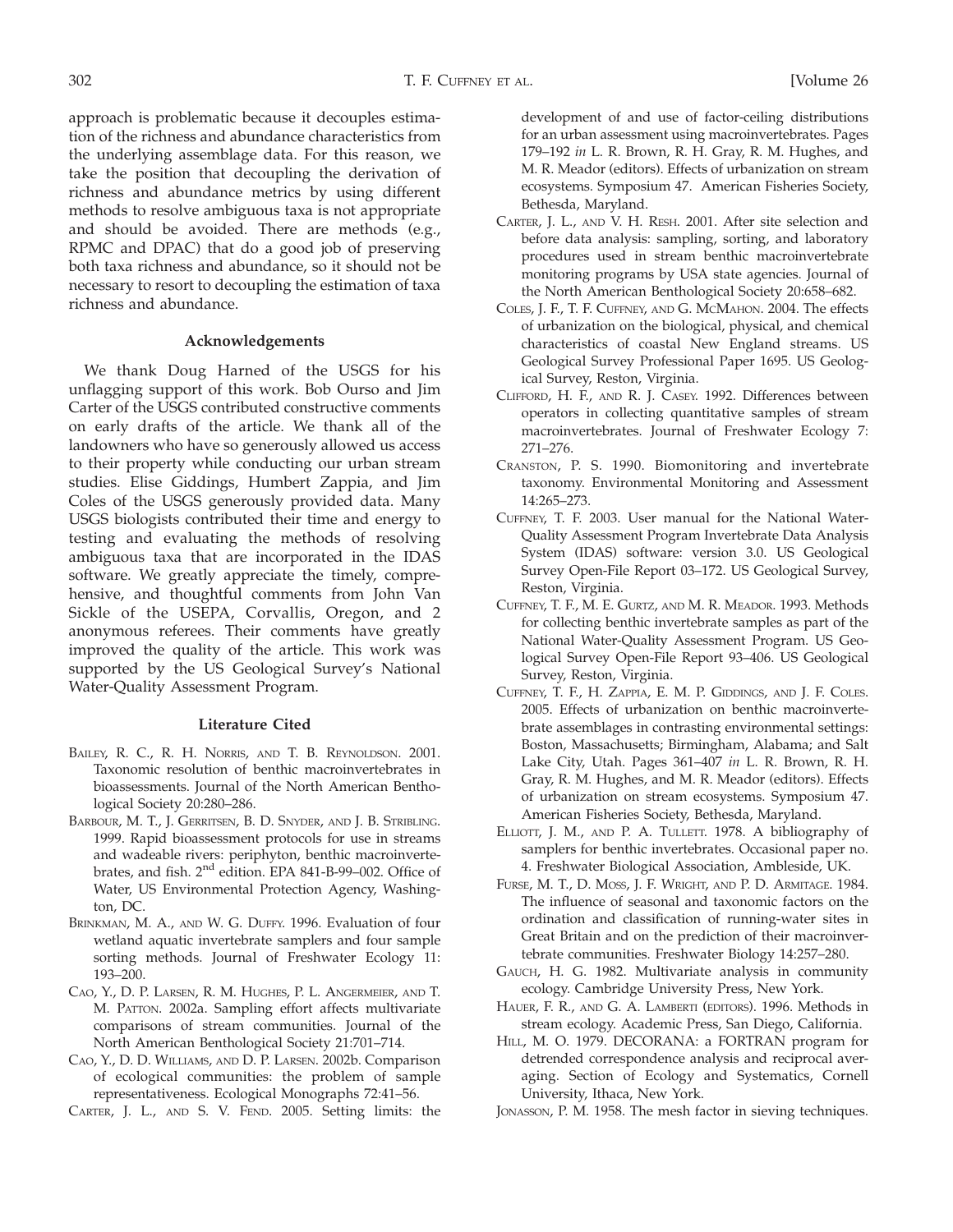Verhandlungen der Internationalen Vereinigung für theoretische und angewandte Limnologie 13:860–866.

- KREUTZWEISER, D. P., S. S. CAPELL, AND K. P. GOOD. 2005. Macroinvertebrate community responses to selection logging in riparian and upland areas of headwater catchments in a northern hardwood forest. Journal of the North American Benthological Society 24:208–222.
- KERANS, B. L., J. R. KARR, AND S. A. AHLSTEDT. 1992. Aquatic invertebrate assemblages: spatial and temporal differences among sampling protocols. Journal of the North American Benthological Society 11:377–390.
- LENAT, D. R., AND W. H. RESH. 2001. Taxonomy and stream ecology—the benefits of genus- and species-level identification. Journal of the North American Benthological Society 20:287–298.
- MARCHANT, R., L. A. BARMUTA, AND B. C. CHESSMAN. 1995. Influence of sample quantification and taxonomic resolution on the ordinations of macroinvertebrate communities from running waters in Victoria, Australia. Marine and Freshwater Research 46:501–506.
- MCMAHON, G., AND T. F. CUFFNEY. 2000. Quantifying urban intensity in drainage basins for assessing stream ecological conditions. Journal of the American Water Resources Association 36:1247–1261.
- MOULTON, S. R., J. L. CARTER, S. A. GROTHEER, T. F. CUFFNEY, AND T. M. SHORT. 2000. Methods for analysis by the US Geological Survey National Water Quality Laboratory processing, taxonomy, and quality control of benthic macroinvertebrate samples. US Geological Survey Open-File Report 00–212. US Geological Survey, Reston, Virginia.
- MOULTON, S. R., J. G. KENNEN, R. M. GOLDSTEIN, AND J. A. HAMBROOK. 2002. Revised protocols for sampling algal, invertebrate, and fish communities as part of the National Water-Quality Assessment Program. US Geological Survey Open-File Report 02–150. US Geological Survey, Reston, Virginia.
- NCDENR (NORTH CAROLINA DEPARTMENT OF ENVIRONMENT AND NATURAL RESOURCES). 2006. Standard operating procedures for benthic macrobinvertebrates. Biological Assessment Unit, Division of Water Quality, North Carolina Department of Environment and Natural Resources, Raleigh, North Carolina. (Available from: http://h2o. enr.state.nc.us/esb/BAUwww/benthossop.pdf)
- PAUL, M. J., AND J. L. MEYER. 2001. Streams in the urban landscape. Annual Review of Ecology and Systematics 32:333–365.
- RESH, V. H. 1979. Sampling variability and life history features: basic consideration in the design of aquatic insect studies. Journal of the Fisheries Research Board of Canada 36:290–311.
- RESH, V. H., AND E. P. MCELRAVY. 1993. Contemporary quantitative approaches to biomonitoring using benthic macroinvertebrates. Pages 159–194 in D. M. Rosenberg and V. H. Resh (editors). Freshwater biomonitoring and benthic macroinvertebrates. Chapman and Hall, New York.
- RESH, V. H., AND J. D. UNZICKER. 1975. Water quality monitoring and aquatic organisms: importance of species

identification. Journal of the Water Pollution Control Federation 47:9–19.

- ROSENBERG, D. M., AND W. H. RESH. 1993. Freshwater biomonitoring and benthic macroinvertebrates. Chapman and Hall, New York.
- STOREY, A. W., AND L. C. V. PINDER. 1985. Mesh-size and efficiency of sampling of larval Chironomidae. Hydrobiologia 124:193–198.
- TATE, C. M., T. F. CUFFNEY, G. MCMAHON, E. M. P. GIDDINGS, J. F. COLES, AND H. ZAPPIA. 2005. Use of an urban intensity index to assess urban effects on streams in three contrasting environmental settings, Pages 291–315 in L. R. Brown, R. H. Gray, R. M. Hughes, and M. R. Meador (editors). Effects of urbanization on stream ecosystems. Symposium 47. American Fisheries Society, Bethesda, Maryland.
- TAYLOR, B. R. 1997. Optimization of field and laboratory methods for benthic invertebrate biomonitioring. Final report to Canada Centre for Mineral and Energy Technology, January 1997. Taylor Mazier Associates, St. Andrews, Nova Scotia. (Available from: http://www. nrcan.gc.ca/mms/canmet-mtb/mmsl-lmsm/enviro/ reports/2.1.2finalreport.pdf)
- VINSON, M. R., AND C. P. HAWKINS. 1996. Effects of sampling area and subsampling procedure on comparisons of taxa richness among streams. Journal of the North American Benthological Society 15:392–398.

Received: 10 January 2006 Accepted: 30 November 2006

# APPENDIX. Explanation of methods used to resolve ambiguous taxa

The methods of resolving ambiguous taxa are based on variations of 4 methods: 1) remove parent, keep child (RPKC), 2) merge child with parent (MCWP), 3) remove parent or merge child depending on their abundances (RPMC), and distribute parents among children (DPAC). Ambiguous parent–child pairs are resolved either separately for each sample (-S variants) or for a group of samples (-G variants) starting with species–genus and progressing up to class–phylum. The rules for resolving ambiguities (i.e., which taxa to remove, merge, or distribute) for -G variants are derived by applying the equivalent -S method to the grouped sample data (Table A1) and then applying these rules to each sample in the data set. Data sets processed by using the -G variants are free of all ambiguous taxa. Samples processed by using the -S variants are free of ambiguous taxa, but ambiguous taxa may still be present when the data are considered as a group. The examples of resolving ambiguous taxa have been simplified by using the sum of samples 1 to 4 (Table A1) to represent both the grouped data and a single sample (Sample A; Table A1). Consequently, the -S variant examples illustrate both how ambiguities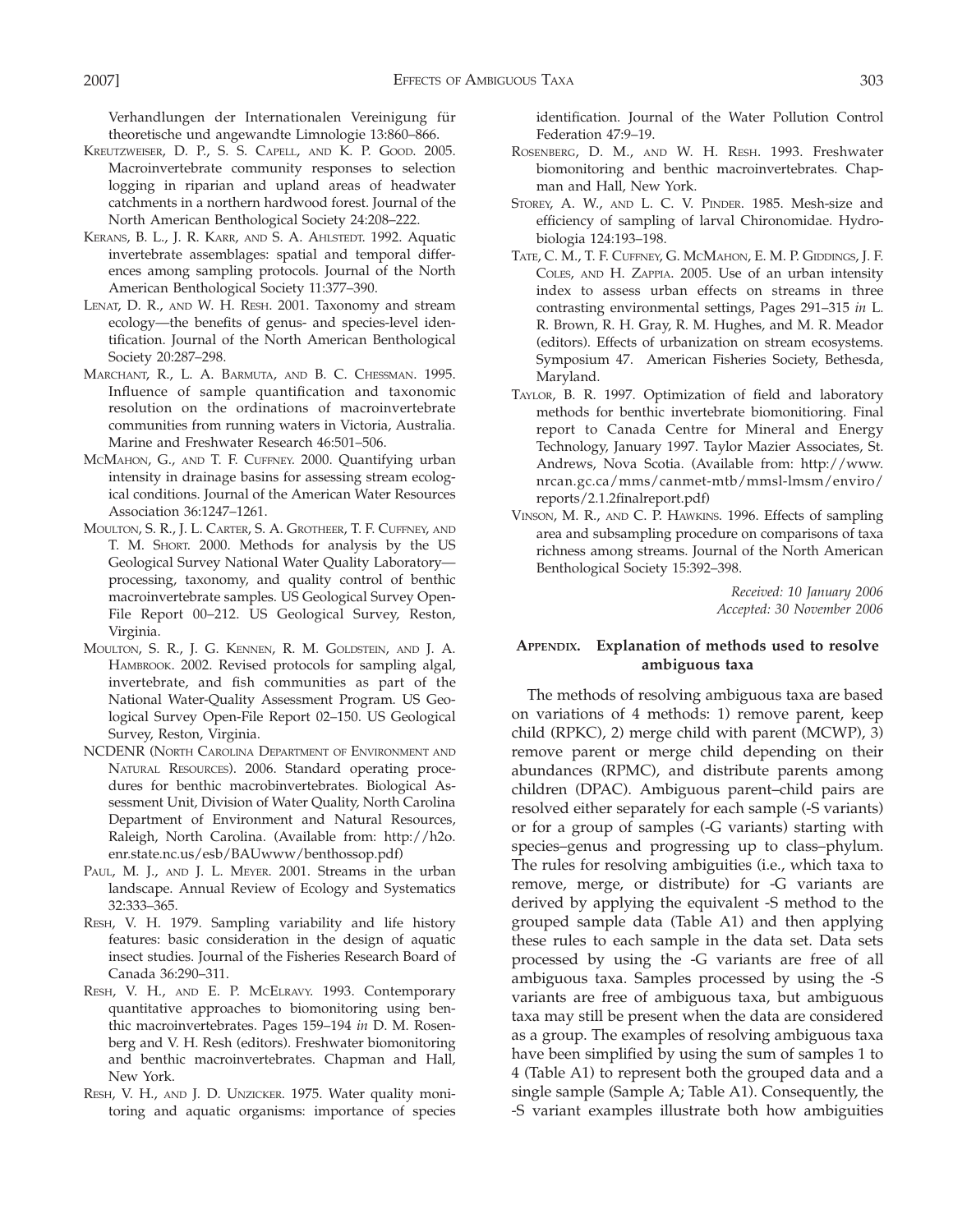TABLE A1. Assemblages produced by resolving ambiguous taxa using method RPKC (remove parent, keep children). The single (-S) variant resolves ambiguous taxa for sample A and defines how ambiguous taxa are resolved in the grouped data formed by combining samples 1 to 4. The conservative (-C), knowledge-based (-K), and liberal (-L) options of grouped (-G) variants resolve ambiguous taxa for sample 2 on the basis of the rules defined by method RPKC-S.

|                                                                                                                                       |                                 |                      | Samples       |                           |                                         |                            |                | <b>RPKC</b>    |                         |
|---------------------------------------------------------------------------------------------------------------------------------------|---------------------------------|----------------------|---------------|---------------------------|-----------------------------------------|----------------------------|----------------|----------------|-------------------------|
| Taxon                                                                                                                                 |                                 | 2                    | 3             | 4                         | Grouped data<br>or sample A             | RPKC-S                     | $-GC$          | $-GK$          | -GL                     |
| Insecta<br>Ephemeroptera                                                                                                              |                                 | 6                    | 100           |                           | 6<br>100                                |                            |                |                |                         |
| Baetidae                                                                                                                              | 4                               |                      |               | 8                         | 12                                      |                            |                |                |                         |
| Acentrella sp.<br>Acentrella parvula<br>Acentrella turbida<br>Baetis sp.<br>Baetis flavistriga<br>Baetis intercalaris<br>Baetis pluto | 10<br>34<br>3<br>54<br>78<br>23 | 30<br>44<br>21<br>23 | 5<br>26<br>35 | 11<br>9<br>100<br>6<br>12 | 45<br>71<br>12<br>179<br>60<br>99<br>58 | 71<br>12<br>60<br>99<br>58 | 30<br>21<br>23 | 30<br>21<br>23 | 25.7<br>4.3<br>21<br>23 |
| Zygoptera<br>Argia sp.                                                                                                                |                                 |                      | 10            | 100<br>8                  | 110<br>8                                | 8                          |                |                |                         |
| Taxa richness<br>Total abundance                                                                                                      | $\overline{7}$<br>206           | 5<br>124             | 5<br>176      | 8<br>254                  | 12<br>760                               | 6<br>308                   | 3<br>74        | 3<br>74        | 4<br>74                 |

are resolved for a single sample (Sample A) and how the rules for resolving ambiguous taxa are defined for a group of samples (grouped data).

## RPKC

This method removes ambiguous parents and their abundance from the data set while keeping the children of the ambiguous parents (Table A1). The -S variant (RPKC-S) simply removes all taxa identified as ambiguous parents. The -G variants apply the RPKC-S method to the grouped data to determine which parents to remove and then apply these decisions to each of the individual samples (samples 1 to 4). A sample being resolved by using the -G variant may contain an ambiguous parent that is to be removed (e.g., Acentrella sp. in Sample 2; Table A1) but no children of that parent (A. parvula and A. turbida). In these cases, the parent's abundance is assigned to one or more children of the parent (method RPKC-G; Table A1) by using 1 of 3 approaches: conservative (-C) assigns the parent's abundance to the child that occurred at the most sites in the data set; knowledge based (-K) distributes the parent's abundance among one or more children on the basis of knowledge of the taxa that occur at similar sites; and liberal (-L) distributes the parent's abundance among all children associated with the ambiguous parent in the grouped data. The parent's abundance is distributed among the children in proportion to the relative abundance of the children in the grouped data. For example, RPKC-GL distributes the abundance of Acentrella sp. in sample 2 among the 2 children, A. parvula and A. turbida, in proportion to their abundance in the grouped data, 85.5% and 14.5%, respectively. In the -C option (RPKC-GC), the entire abundance of Acentrella sp. (30) is assigned to A. parvula because it occurs at 3 of the 4 sites, whereas A. turbida occurs at only 2 sites. In the -K option (RPKC-GK), the entire abundance of Acentrella sp. is assigned to A. turbida because this species was found more commonly than A. parvula at sites that were similar to Sample 2.

## MCWP

This method adds the abundances of the children to that of their ambiguous parent and then removes the children from the data set for both the -S and -G variants (Table A2). The presence of taxa identified at high taxonomic levels (e.g., family, order, or class) can lead to huge losses in taxa richness when lower taxonomic levels are merged into the highest level in the taxonomic hierarchy that has abundance information. Three variations that remove ambiguous parents occurring above the level of family (-F), order (-O), or phylum (-P) before resolving ambiguities were used to alleviate this problem. The process begins by eliminating ambiguous parents that occur above the specified taxonomic levels (i.e., eliminate Zygoptera, Ephemeroptera, and Insecta for family [F], Insecta for order [O], and no taxa for the phylum [P] option because there are no taxonomic levels higher than phylum) and then resolving the remaining ambiguous parent–child pairings. Ambiguous taxa at the family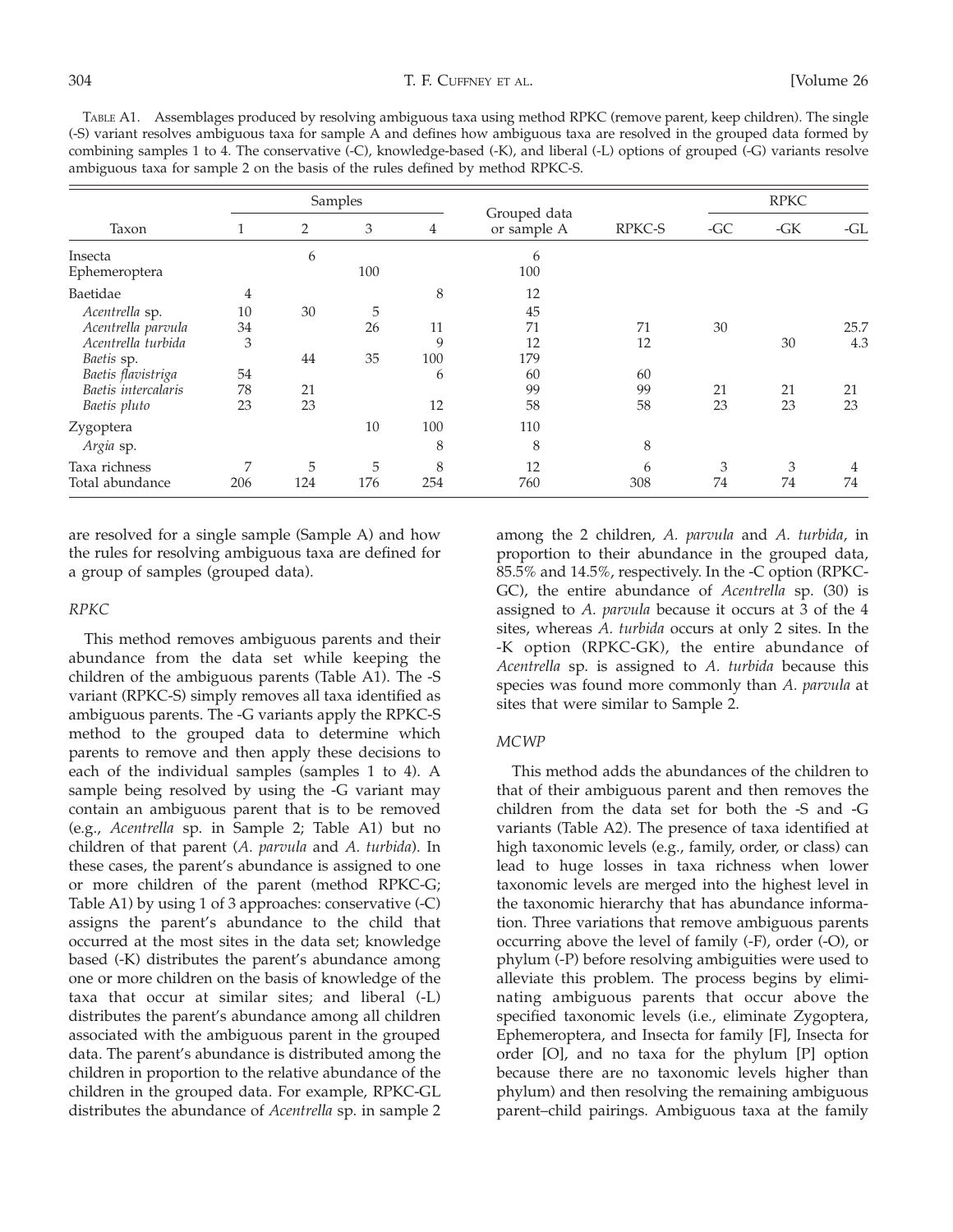TABLE A2. Assemblages produced by resolving ambiguous taxa using method MCWP (merge children with parents). The family (-F), order (-O), and phylum (-P) single (-S) variants resolve ambiguous taxa for sample A and define how ambiguous taxa are resolved in the grouped data formed by combining samples 1 to 4. The grouped (-G) variants resolve ambiguous taxa for sample 3 on the basis of the rules defined by the corresponding variant of method RPKC-S.

|                                                                                                                                       |                                 |                      | Sample        |                           |                                         |                       |          |       | <b>MCWP</b> |                      |       |
|---------------------------------------------------------------------------------------------------------------------------------------|---------------------------------|----------------------|---------------|---------------------------|-----------------------------------------|-----------------------|----------|-------|-------------|----------------------|-------|
| Taxon                                                                                                                                 |                                 | 2                    | 3             | 4                         | Grouped data<br>or Sample A             | $-SF$                 | $-SO$    | $-SP$ | $-GF$       | $-GO$                | $-GP$ |
| Insecta<br>Ephemeroptera                                                                                                              |                                 | 6                    | 100           |                           | 6<br>100                                |                       | 636      | 760   |             | 166                  | 176   |
| Baetidae                                                                                                                              | 4                               |                      |               | 8                         | 12                                      | 536                   |          |       | 66          |                      |       |
| Acentrella sp.<br>Acentrella parvula<br>Acentrella turbida<br>Baetis sp.<br>Baetis flavistriga<br>Baetis intercalaris<br>Baetis pluto | 10<br>34<br>3<br>54<br>78<br>23 | 30<br>44<br>21<br>23 | 5<br>26<br>35 | 11<br>9<br>100<br>6<br>12 | 45<br>71<br>12<br>179<br>60<br>99<br>58 |                       |          |       |             |                      |       |
| Zygoptera<br>Argia sp.                                                                                                                |                                 |                      | 10            | 100<br>8                  | 110<br>8                                | 8                     | 118      |       |             | 10                   |       |
| Taxa richness<br>Total abundance                                                                                                      | 7<br>206                        | 5<br>124             | 5<br>176      | 8<br>254                  | 12<br>760                               | $\overline{2}$<br>544 | 2<br>754 | 760   | 66          | $\mathcal{P}$<br>176 | 176   |

level (Baetidae) caused abundances to be totaled at the family level for method MCWP-SF. Specimens that could be identified only to suborder (Zygoptera) and order (Ephemeroptera) caused all abundances to be added into Ephemeroptera and Zygoptera after eliminating data above the order level (i.e., Insecta) for method MCWP-SO. The presence of 6 specimens that could be identified only to the class level (Insecta) caused all abundance data (760) to be added into Insecta for method MCWP-SP.

The -G variants of method MCWP (Table A2) apply the appropriate variant of method MCWP-S (-SF, -SO, or -SP) to the grouped data to define the rules for removing ambiguous parents and merging ambiguous parent–child pairs. For example, MCWP-SF removed the ambiguous parents Insecta, Ephemeroptera, and Zygoptera and merged all mayflies into the family Baetidae. This results in the removal of the 100 organisms that were identified to Ephemeroptera in sample 3, the assignment of 66 organisms (Acentrella sp., A. parvula, Baetis sp.) to Baetidae, even though this sample contained no organisms identified to this level, and the removal of 10 organisms identified to Zygoptera. The -O variant merged all the mayflies into Ephemeroptera, but kept the 10 organisms identified to Zygoptera. The -P variant merged all data into the Insecta.

## RPMC

This method resolves ambiguous taxa by applying either method RPKC or MCWP to each ambiguous parent–child pair (Table A3). If the collective abundance of the children is greater than the abundance of the ambiguous parent, method RPKC is used; otherwise method MCWP is used. The abundances that were eliminated in previous ambiguous parent–child pairings are considered part of the total abundance of the children in subsequent pairings. Table A4 illustrates the application of RPMC-G through 3 iterations. The  $1<sup>st</sup>$  iteration resolves the genus–tribe pairing by using method RPKC to eliminate the ambiguous parent Tanytarsini because its abundance (5) is less than that of the children (65). The eliminated abundance (5) is added to the carry over row for use in the next pairing (tribe–subfamily). This carry over ensures that subsequent comparisons of ambiguous parent– child abundances reflect all the children associated with the parent. For example, the tribe–subfamily pairing compares the abundance of the ambiguous parent Chironominae (225) to that of its children (200) and the amount carried over from previous pairings (5). The collective abundance of the children (205) is less than the parent (225) so method MCWP is used to merge the children with the parent (Chironominae  $=$ 430) and the abundance of Tanytarsini (5) is eliminated from the carry over row because it is now part of the abundance reported for Chironominae. In contrast, the abundance of Diamesinae (10) is less than that of its children (100) so Diamesinae is eliminated (RPKC) from the data and added to the carry over row (10) for consideration in the subfamily–family pairing. In the final pairing (subfamily–family), the abundance of the ambiguous parent Chironomidae (100) is less than the combined abundance of the children (530) and the carry over (10), so the abundance of the parent is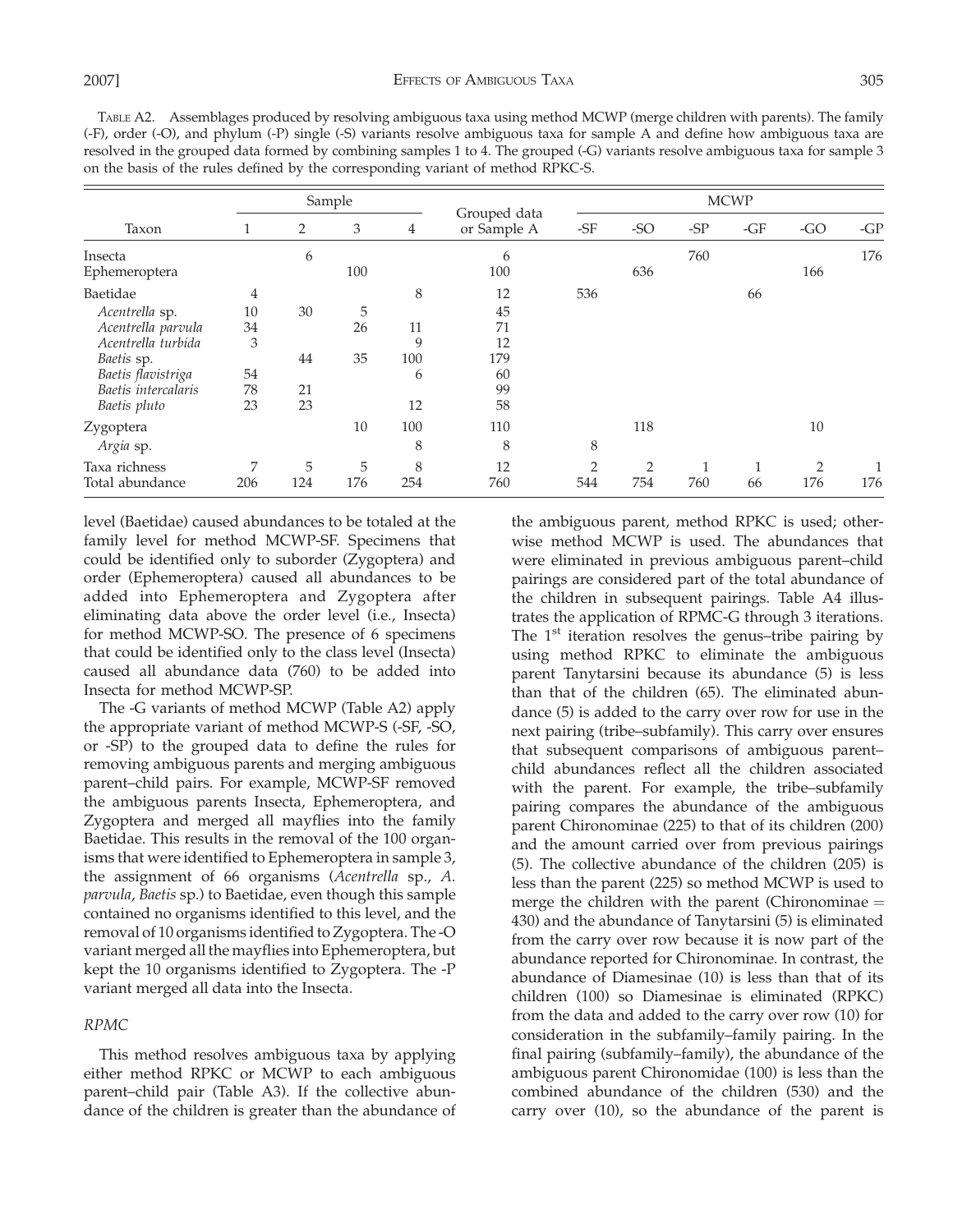TABLE A3. Assemblages produced by resolving ambiguous taxa using methods RPMC (remove parent or merge children with parent) and DPAC (distribute parent among children). The single (-S) variants resolve ambiguous taxa for sample A and define how ambiguous taxa are resolved in the grouped data formed by combining samples 1 to 4. The conservative (-C), knowledge-based (-K), and liberal (-L) options of grouped (-G) variants resolve ambiguous taxa for sample A on the basis of the rules defined by the method RPMC-S or DPAC-S.

|                     | Samples |     |     |     |                             |      | <b>RPMC</b> |       | <b>DPAC</b> |       |      |  |
|---------------------|---------|-----|-----|-----|-----------------------------|------|-------------|-------|-------------|-------|------|--|
| Taxon               |         | 2   | 3   | 4   | Grouped data<br>or Sample A | $-S$ | $-G$        | $-S$  | $-GC$       | $-GK$ | -GL  |  |
| Insecta             |         | 6   |     |     | 6                           |      |             |       |             |       |      |  |
| Ephemeroptera       |         |     | 100 |     | 100                         |      |             |       |             |       |      |  |
| Baetidae            | 4       |     |     | 8   | 12                          |      |             |       |             |       |      |  |
| Acentrella sp.      | 10      | 30  | 5   |     | 45                          |      |             |       |             |       |      |  |
| Acentrella parvula  | 34      |     | 26  | 11  | 71                          | 71   | 26          | 134.0 | 78.0        | 78.0  | 78.0 |  |
| Acentrella turbida  | 3       |     |     | 9   | 12                          | 12   |             | 22.6  |             |       |      |  |
| Baetis sp.          |         | 44  | 35  | 100 | 179                         |      |             |       |             |       |      |  |
| Baetis flavistriga  | 54      |     |     | 6   | 60                          | 60   |             | 134.0 |             |       | 24.3 |  |
| Baetis intercalaris | 78      | 21  |     |     | 99                          | 99   |             | 221.0 | 88.0        |       | 40.2 |  |
| Baetis pluto        | 23      | 23  |     | 12  | 58                          | 58   |             | 129.5 |             | 88.0  | 23.5 |  |
| Zygoptera           |         |     | 10  | 100 | 110                         | 118  | 10          |       |             |       |      |  |
| Argia sp.           |         |     |     | 8   | 8                           |      |             | 118.9 | 10.0        | 10.0  | 10.0 |  |
| Taxa richness       | 7       | 5   | 5   | 8   | 12                          | 6    | 5           | 6     | 3           | 3     | 5    |  |
| Total abundance     | 206     | 124 | 176 | 254 | 760                         | 418  | 192         | 760   | 176         | 176   | 176  |  |

eliminated (RPKC) from the data set and added to the carry over value, which becomes 110 and would be considered in the next parent–child pairing (family– order).

The rules used for the -G variant (RPMC-G) are derived by applying RPMC-S (Table A3) to the grouped data. When these rules are applied to sample 3, the Ephemeroptera, Acentrella sp., and Baetis sp. are removed from the sample even though the combined abundance of the children of Ephemeroptera in sample 3 (100) is greater than the children (66). This removal occurs because the abundance of the Ephem-

TABLE A4. An example of iteratively resolution of ambiguous parent–child pairs in a progression from genus to family using the grouped (-G) option of method RPMC (remove parent or merge children). This method considers the abundance of organisms that have been removed in previous iterations (carry over) when comparing ambiguous parent–child abundances in subsequent iterations.

|              |                 |             |                 |                       | Iteration 1 | Iteration 2 | Iteration 3          |
|--------------|-----------------|-------------|-----------------|-----------------------|-------------|-------------|----------------------|
|              | Taxonomic level |             | Genus-          | Tribe-                |             |             |                      |
| Family       | Subfamily       | Tribe       | Genus           | Original<br>abundance | tribe       | subfamily   | Subfamily-<br>family |
| Chironomidae |                 |             |                 | 100                   | 100         | 100         | 0                    |
|              | Chironominae    |             |                 | 225                   | 225         | 430         | 430                  |
|              |                 | Chironomini |                 | 100                   | 135         |             |                      |
|              |                 |             | Chernoushii     | 10                    |             |             | 0                    |
|              |                 |             | Chironomus      | 20                    |             |             | 0                    |
|              |                 |             | Cladopelma      | 5                     |             |             | 0                    |
|              |                 | Tanytarsini |                 | 5                     |             |             |                      |
|              |                 |             | Cladotanytarsus | 15                    | 15          |             | 0                    |
|              |                 |             | Microspectra    | 20                    | 20          |             | 0                    |
|              |                 |             | Neozaurelia     | 30                    | 30          |             | 0                    |
|              | Diamesinae      |             |                 | 10                    | 10          |             | 0                    |
|              |                 |             | Diamesa         | 15                    | 15          | 15          | 15                   |
|              |                 |             | Pagastia        | 35                    | 35          | 35          | 35                   |
|              |                 |             | Potthastia      | 50                    | 50          | 50          | 50                   |
|              |                 |             | Total resolved  | 640                   | 635         | 630         | 530                  |
|              |                 |             | Carry over      |                       | 5           | 10          | 110                  |
|              |                 |             | Total processed | 640                   | 640         | 640         | 640                  |